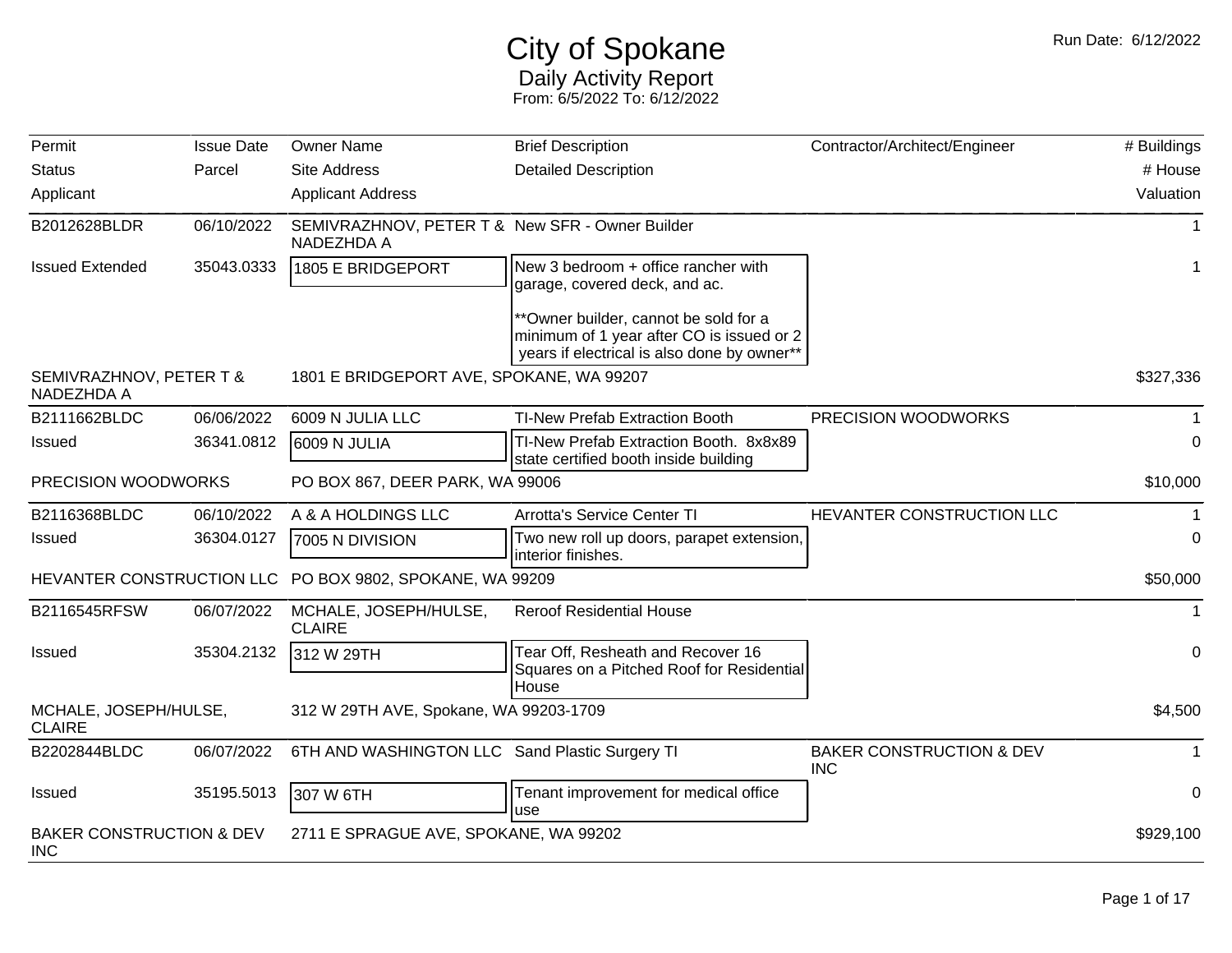| Permit                                   | <b>Issue Date</b> | <b>Owner Name</b>                                | <b>Brief Description</b>                                                                                                                                                                                                                                                                                                                                                                                                                                                                                                                                            | Contractor/Architect/Engineer | # Buildings    |
|------------------------------------------|-------------------|--------------------------------------------------|---------------------------------------------------------------------------------------------------------------------------------------------------------------------------------------------------------------------------------------------------------------------------------------------------------------------------------------------------------------------------------------------------------------------------------------------------------------------------------------------------------------------------------------------------------------------|-------------------------------|----------------|
| <b>Status</b>                            | Parcel            | <b>Site Address</b>                              | <b>Detailed Description</b>                                                                                                                                                                                                                                                                                                                                                                                                                                                                                                                                         |                               | # House        |
| Applicant                                |                   | <b>Applicant Address</b>                         |                                                                                                                                                                                                                                                                                                                                                                                                                                                                                                                                                                     |                               | Valuation      |
| B2204895SIGN                             | 06/09/2022        | <b>REALTY INCOME</b><br>PROPERTIES 16, LLC       | New The Home Depot Signage                                                                                                                                                                                                                                                                                                                                                                                                                                                                                                                                          | SIGNS FOR SUCCESS INC         |                |
| Issued                                   | 36202.0038        | 9116 N NEWPORT                                   | Install undefined Illuminated Wall and<br>undefined Wall and undefined Wall for<br>The Home Depot                                                                                                                                                                                                                                                                                                                                                                                                                                                                   |                               | $\mathbf 0$    |
|                                          |                   |                                                  | **Separate electrical permit required for<br>illumination if sign contactor does not also<br>have electrical license**                                                                                                                                                                                                                                                                                                                                                                                                                                              |                               |                |
| <b>Emily Rudger</b>                      |                   | 490 Quail Ridge Dr, Westmont, IL 60559           |                                                                                                                                                                                                                                                                                                                                                                                                                                                                                                                                                                     |                               | \$10,000       |
| B2206667BLDR                             | 06/11/2022        | SKIPPER,<br>JOANN/BOURASSA, CRAIG                | COU to Duplex- Alteration to Dwelling<br><b>Unit-Owner Builder</b>                                                                                                                                                                                                                                                                                                                                                                                                                                                                                                  |                               |                |
| <b>Issued</b>                            | 35073.4501        | 1129 W AUGUSTA                                   | Alteration to Dwelling Unit - This is a three<br>unit but was never officially converted<br>from SFR. Applying to convert to Duplex.<br>**Trade Permit to be Issued Separately**<br>Convert building to duplex. Replacing<br>exterior windows, installing drop ceiling,<br>new kitchen cabinets x2, new drywall in<br>upstairs kitchen, new bathroom drywall,<br>vanity, toilets', and new water heater.<br>Electrical work- replace all wiring, covert<br>to single service from multi service.<br>Covert east unit kitchen into bedroom.<br>Demo of East Kitchen. |                               | $\overline{2}$ |
| SKIPPER, JOANN/BOURASSA,<br><b>CRAIG</b> |                   | 11417 UPPER CRYSTAL BAY RD, POST FALLS, ID 83854 |                                                                                                                                                                                                                                                                                                                                                                                                                                                                                                                                                                     |                               | \$41,000       |
| B2206791BLDC                             | 06/08/2022        | JP SPOKANE VIII LLC                              | <b>SRHD Community Services Basement</b><br><b>Interior Remodel</b>                                                                                                                                                                                                                                                                                                                                                                                                                                                                                                  | MAUER CONSTRUCTION INC        |                |
| Issued                                   | 35194.2408        | 312 W 8TH                                        | <b>Basement Interior Remodel- TI</b>                                                                                                                                                                                                                                                                                                                                                                                                                                                                                                                                |                               | $\mathbf 0$    |
|                                          |                   |                                                  | Jaffa Parks 509-456-7646                                                                                                                                                                                                                                                                                                                                                                                                                                                                                                                                            |                               |                |
| MAUER CONSTRUCTION INC                   |                   | 2011 W MAXWELL AVENUE, SPOKANE, WA 99201         |                                                                                                                                                                                                                                                                                                                                                                                                                                                                                                                                                                     |                               | \$350,000      |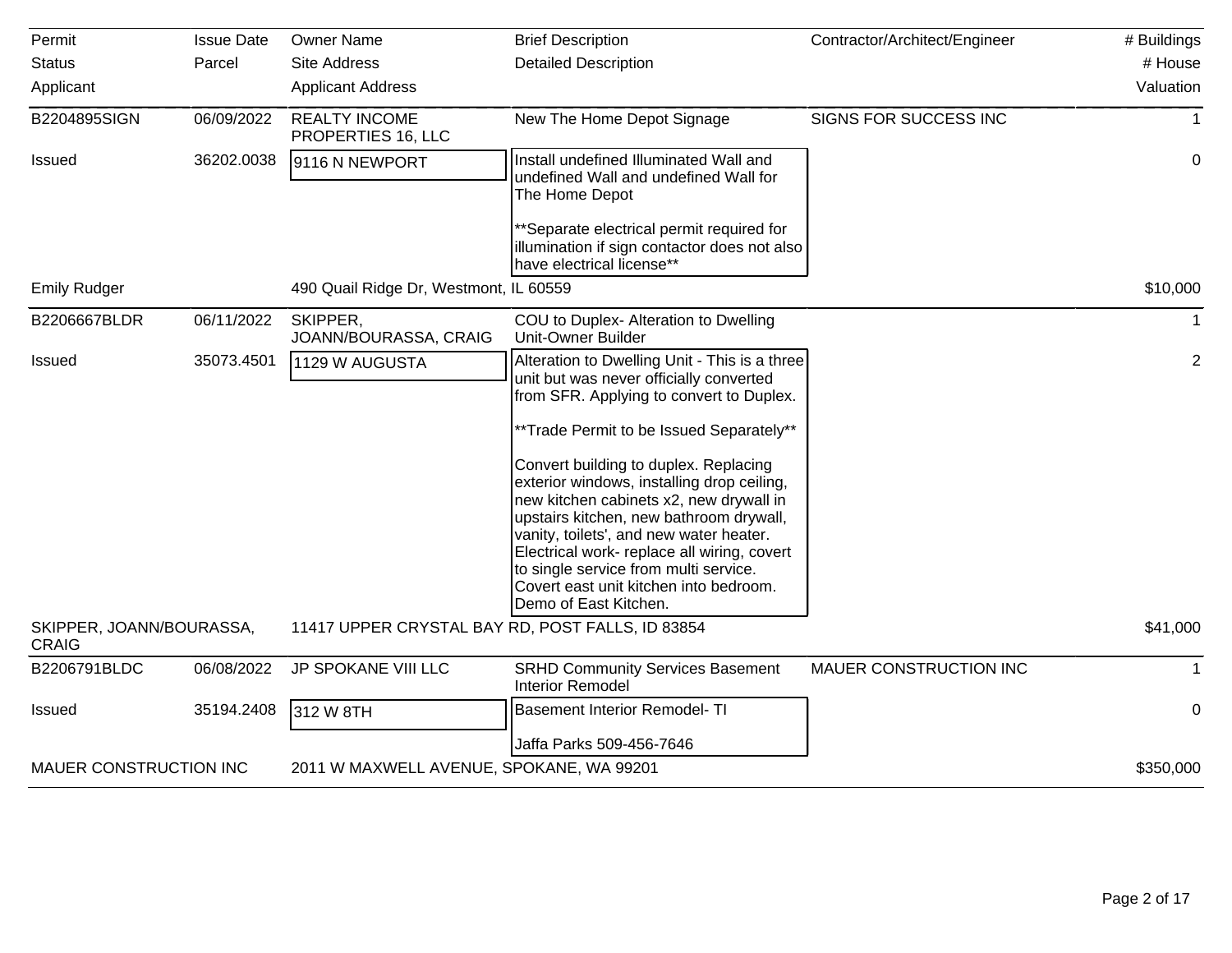| Permit                      | <b>Issue Date</b> | <b>Owner Name</b>                                                | <b>Brief Description</b>                                                                     | Contractor/Architect/Engineer           | # Buildings |
|-----------------------------|-------------------|------------------------------------------------------------------|----------------------------------------------------------------------------------------------|-----------------------------------------|-------------|
| <b>Status</b>               | Parcel            | <b>Site Address</b>                                              | <b>Detailed Description</b>                                                                  |                                         | # House     |
| Applicant                   |                   | <b>Applicant Address</b>                                         |                                                                                              |                                         | Valuation   |
| B2207326SIGN                | 06/07/2022        | <b>WS REAL ESTATE LLC</b>                                        | New Yummy Crab Signage                                                                       | <b>BALDWIN SIGN CO</b>                  |             |
| <b>Issued</b>               | 35074.7001        | 1723 N DIVISION                                                  | Install undefined Illuminated Pole and<br>undefined Illuminated Wall for Yummy<br>Crab       |                                         | 0           |
| <b>Baldwin Signs</b>        |                   | 6409, N Pittsburg St, SPOKANE, WA 99217                          |                                                                                              |                                         | \$20,000    |
| B2207367BLDC                | 06/09/2022        | PEYTON CHELAN, LLC                                               | Federal Defender Breakroom TI                                                                | <b>CARPITA CONSTRUCTION</b>             |             |
| <b>Issued</b>               | 35183.0507        | 10 N POST                                                        | Federal Defender Breakroom TI                                                                |                                         | 0           |
|                             |                   |                                                                  | Remove and install casework, unblock<br>existing windows                                     |                                         |             |
| <b>CARPITA CONSTRUCTION</b> |                   | 25415 E. Kildea Road, Newman Lake, WA 99025                      |                                                                                              |                                         | \$35,000    |
| B2207751BLDC                | 06/08/2022        | <b>LIMITED PARTNERSH</b>                                         | SPOKANE 2 PRESERVATION SPO Opie Cell Tower Modification                                      | LEGACY TELECOMMUNICATIONS<br><b>LLC</b> |             |
| <b>Issued</b>               | 35073.6213        | 1815 N POST                                                      | Proposed modification of an existing<br>telecommunications facility for Verizon<br>Wireless. |                                         | 0           |
| <b>LLC</b>                  |                   | LEGACY TELECOMMUNICATIONS 8102 Skansie Ave, GIG HARBOR, WA 98335 |                                                                                              |                                         | \$35,000    |
| B2207836BLDC                | 06/09/2022        | SPOKANE METHODIST<br><b>HOMES</b>                                | Locker Room Remodel                                                                          |                                         | 1           |
| <b>Issued</b>               | 35284.1008        | 2105 S FOREST ESTATES                                            | Replace four lavatories, four toilets, four<br>showers and shower valves.                    |                                         | 0           |
|                             |                   |                                                                  | TRADE PERMITS TO BE ISSUED<br>SEPERATELY.                                                    |                                         |             |
|                             |                   |                                                                  | OWNER PERFORMING WORK.                                                                       |                                         |             |
| SPOKANE METHODIST HOMES     |                   | 2903 E 25TH AVE, SPOKANE, WA 99223-4992                          |                                                                                              |                                         | \$35,000    |
| B2207845BLDC                | 06/09/2022        | NEMO SUNSET HILLS, LLC                                           | Sunset Hills Apartment 24 fire repair                                                        | <b>INTERSTATE RESTORATION WA</b><br>LLC |             |
| <b>Issued</b>               | 25243.1018        | 2804 W 7th                                                       | Bring fire damaged unit back to pre-loss<br>condition                                        |                                         | 0           |
| <b>First Onsite</b>         |                   | 2207 N McKinzie Ln, Suite 109, LIBERTY LAKE, WA 99019            |                                                                                              |                                         | \$100,000   |
| B2207880BLDR                | 06/09/2022        | VIEL, JACOB M & MADISON<br>M                                     | New SFR - One family house detached-<br>Owner Builder                                        |                                         |             |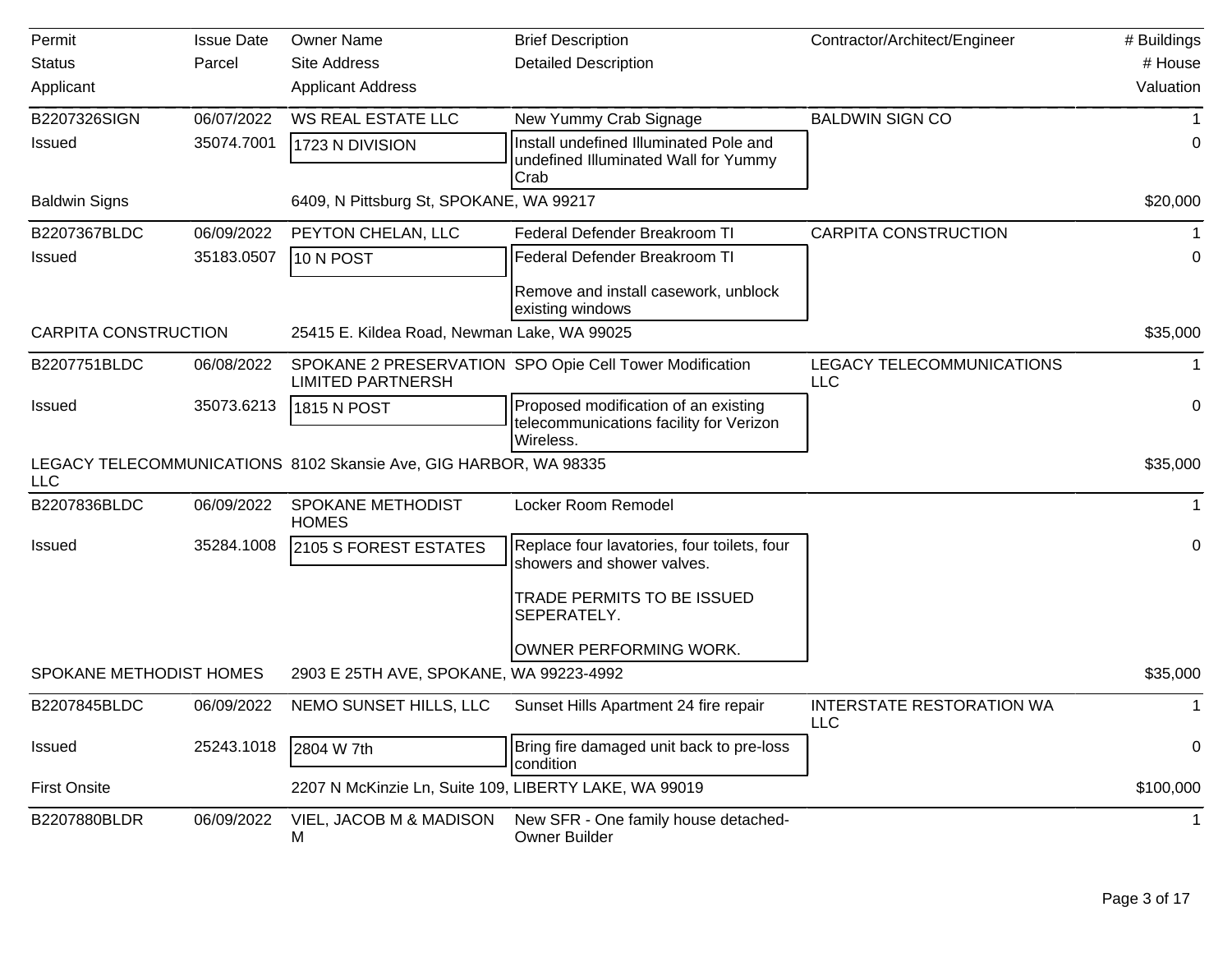| Permit                                    | <b>Issue Date</b> | <b>Owner Name</b>                                                | <b>Brief Description</b>                                                                                                                                                                                                 | Contractor/Architect/Engineer                  | # Buildings    |
|-------------------------------------------|-------------------|------------------------------------------------------------------|--------------------------------------------------------------------------------------------------------------------------------------------------------------------------------------------------------------------------|------------------------------------------------|----------------|
| <b>Status</b>                             | Parcel            | <b>Site Address</b>                                              | <b>Detailed Description</b>                                                                                                                                                                                              |                                                | # House        |
| Applicant                                 |                   | <b>Applicant Address</b>                                         |                                                                                                                                                                                                                          |                                                | Valuation      |
| <b>Issued</b>                             | 26151.4830        | 10307 N WIEBER                                                   | New 4 Bedroom New SFR - One family<br>house detached with garage, unfinished<br>basement, covered deck, covered entry<br>area, and air conditioning.                                                                     |                                                | $\overline{1}$ |
|                                           |                   |                                                                  | **Owner Builder. Can't sell within one<br>year.                                                                                                                                                                          |                                                |                |
| Draftech Planning & Design                |                   | P. O. Box 402, Rosalia, WA 991700402                             |                                                                                                                                                                                                                          |                                                | \$608,304      |
| B2208404BLDC                              | 06/08/2022        | SATB DEVELOPMENT, LLC                                            | Wireless Tower TI - Verizon Facility                                                                                                                                                                                     | LEGACY TELECOMMUNICATIONS<br><b>LLC</b>        | $\mathbf{1}$   |
| <b>Issued</b>                             | 35082.3003        | 220 E JACKSON                                                    | Modification of a Verizon Wireless<br>telecommunication facility.                                                                                                                                                        |                                                | 0              |
| <b>LLC</b>                                |                   | LEGACY TELECOMMUNICATIONS 8102 Skansie Ave, GIG HARBOR, WA 98335 |                                                                                                                                                                                                                          |                                                | \$30,000       |
| B2208640BLDC                              | 06/07/2022        | <b>BUDIG, KEVIN P &amp;</b><br><b>ELIZABETH</b>                  | Verizon Wireless - SPO Gonzaga                                                                                                                                                                                           | <b>LEGACY TELECOMMUNICATIONS</b><br><b>LLC</b> | $\mathbf{1}$   |
| <b>Issued</b>                             | 35171.0109        | 709 E SINTO                                                      | Verizon Wireless - SPO Gonzaga<br>Proposed Modification of an existing<br>telecommunication facility for Verizon<br>Wireless. Removal of auxiliary equipment<br>and installation of antennas and auxiliary<br>equipment. |                                                | 0              |
| LLC                                       |                   | LEGACY TELECOMMUNICATIONS 8102 Skansie Ave, GIG HARBOR, WA 98335 |                                                                                                                                                                                                                          |                                                | \$30,000       |
| B2208705FENC                              | 06/10/2022        | <b>DANIEL</b>                                                    | FUHRMAN, ALICIA/REDISKE, Fuhrman Residential Fence Replacement                                                                                                                                                           |                                                | $\mathbf 1$    |
| <b>Issued</b>                             | 35324.0822        | 1328 E 38TH                                                      | Fuhrman Residential Fence Replacement                                                                                                                                                                                    |                                                | $\mathbf 0$    |
|                                           |                   |                                                                  | 172' Linear Footage                                                                                                                                                                                                      |                                                |                |
| FUHRMAN, ALICIA/REDISKE,<br><b>DANIEL</b> |                   | 1328 E 38TH AVE, SPOKANE, WA 99203                               |                                                                                                                                                                                                                          |                                                | \$4,000        |
| B2208898SIGN                              | 06/10/2022        | <b>DIAMOND PARKING INC</b>                                       | New Evergreen Apartments Signage                                                                                                                                                                                         | MOUNTAIN DOG SIGN COMPANY<br><b>INC</b>        | $\mathbf 1$    |
| <b>Issued</b>                             | 25242.0701        | 2103 W RIVERSIDE                                                 | Install undefined Wall and undefined Wall<br>for Evergreen Apartments                                                                                                                                                    |                                                | 0              |
| Mountain Dog Sign Company                 |                   | 1620 N Mamer Rd, Ste. D100, Spokane Valley, WA 99216             |                                                                                                                                                                                                                          |                                                | \$1,708        |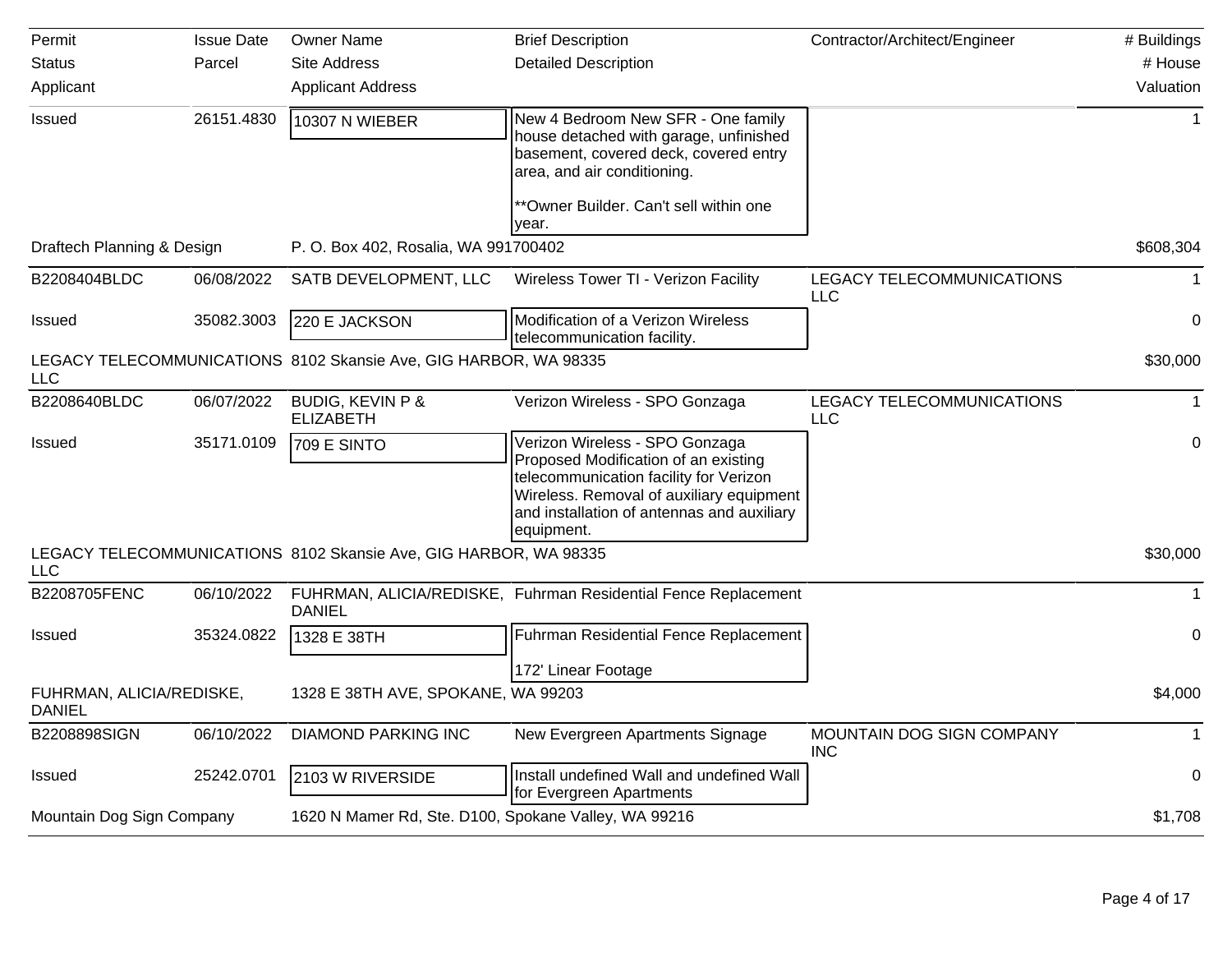| Permit                         | <b>Issue Date</b> | <b>Owner Name</b>                                    | <b>Brief Description</b>                                                                                                                  | Contractor/Architect/Engineer                 | # Buildings |
|--------------------------------|-------------------|------------------------------------------------------|-------------------------------------------------------------------------------------------------------------------------------------------|-----------------------------------------------|-------------|
| <b>Status</b>                  | Parcel            | <b>Site Address</b>                                  | <b>Detailed Description</b>                                                                                                               |                                               | # House     |
| Applicant                      |                   | <b>Applicant Address</b>                             |                                                                                                                                           |                                               | Valuation   |
| B2208904SIGN                   | 06/06/2022        | 9042                                                 | JRD SPOKANE LLC DEPT 59- New Walnut Court Apartments Signage                                                                              | MOUNTAIN DOG SIGN COMPANY<br><b>INC</b>       |             |
| Issued                         | 25244.4103        | 1433 W 9TH                                           | Install undefined Wall for Walnut Court<br>Apartments                                                                                     |                                               | 0           |
| Mountain Dog Sign Company      |                   | 1620 N Mamer Rd, Ste. D100, Spokane Valley, WA 99216 |                                                                                                                                           |                                               | \$1,648     |
| B2209274BLDR                   | 06/09/2022        | FRENCH, DANIEL S                                     | New Accessory Structure - detached<br>(Garages/Carports/Sheds)-<br>SILVERBACKS CONCRETE                                                   | SILVERBACKS CONCRETE                          | 1           |
| Issued                         | 36321.1823        | 1027 E COLUMBIA                                      | New null Bedroom New Accessory<br>Structure - detached<br>(Garages/Carports/Sheds)                                                        |                                               | 0           |
|                                |                   |                                                      | 720 Square Foot Garage Detached.                                                                                                          |                                               |             |
| Silverbacks concrete           |                   | 1117 E. 36th, Spokane, WA 99203                      |                                                                                                                                           |                                               | \$35,129    |
| B2209370BLDR                   | 06/07/2022        |                                                      | KAMMERER, DAVID JOSEPH New Accessory Structure - detached<br>(Garages/Carports/Sheds)-STEEL<br>STRUCTURES AMERICA INC                     | <b>STEEL STRUCTURES AMERICA</b><br><b>INC</b> | 1           |
| <b>Issued</b>                  | 26281.0211        | 7415 N KETTLE                                        | New null Bedroom New Accessory<br>Structure - detached<br>(Garages/Carports/Sheds) with garage                                            |                                               | 0           |
| Steel Structures America, Inc. |                   | PO Box 895, Post Falls, ID 83877                     |                                                                                                                                           |                                               | \$49,567    |
| B2209385FENC                   | 06/08/2022        | HENDERSON, CARMEN D                                  | New Residential Fence - Contractor                                                                                                        |                                               |             |
| <b>Issued</b>                  | 26274.2509        | 5014 W FRANCIS                                       | New Residential - 110 total linear footage                                                                                                |                                               | 0           |
| HENDERSON, CARMEN D            |                   | 5014 W FRANCIS AVE, SPOKANE, WA 992083716            |                                                                                                                                           |                                               | \$0         |
| B2209489FENC                   | 06/07/2022        | PEARSON, ROBBIN P                                    | <b>New Residential Fence</b>                                                                                                              |                                               |             |
| <b>Issued</b>                  | 35222.3806        | 424 S GREENE                                         | Replacing small fences on (10' on north,<br>12' on south) sides of home leading to<br>back yard that were very old and<br>damaged by wind |                                               | 0           |
| PEARSON, ROBBIN P              |                   | 424 S GREENE ST, SPOKANE, WA 99202                   |                                                                                                                                           |                                               | \$2,620     |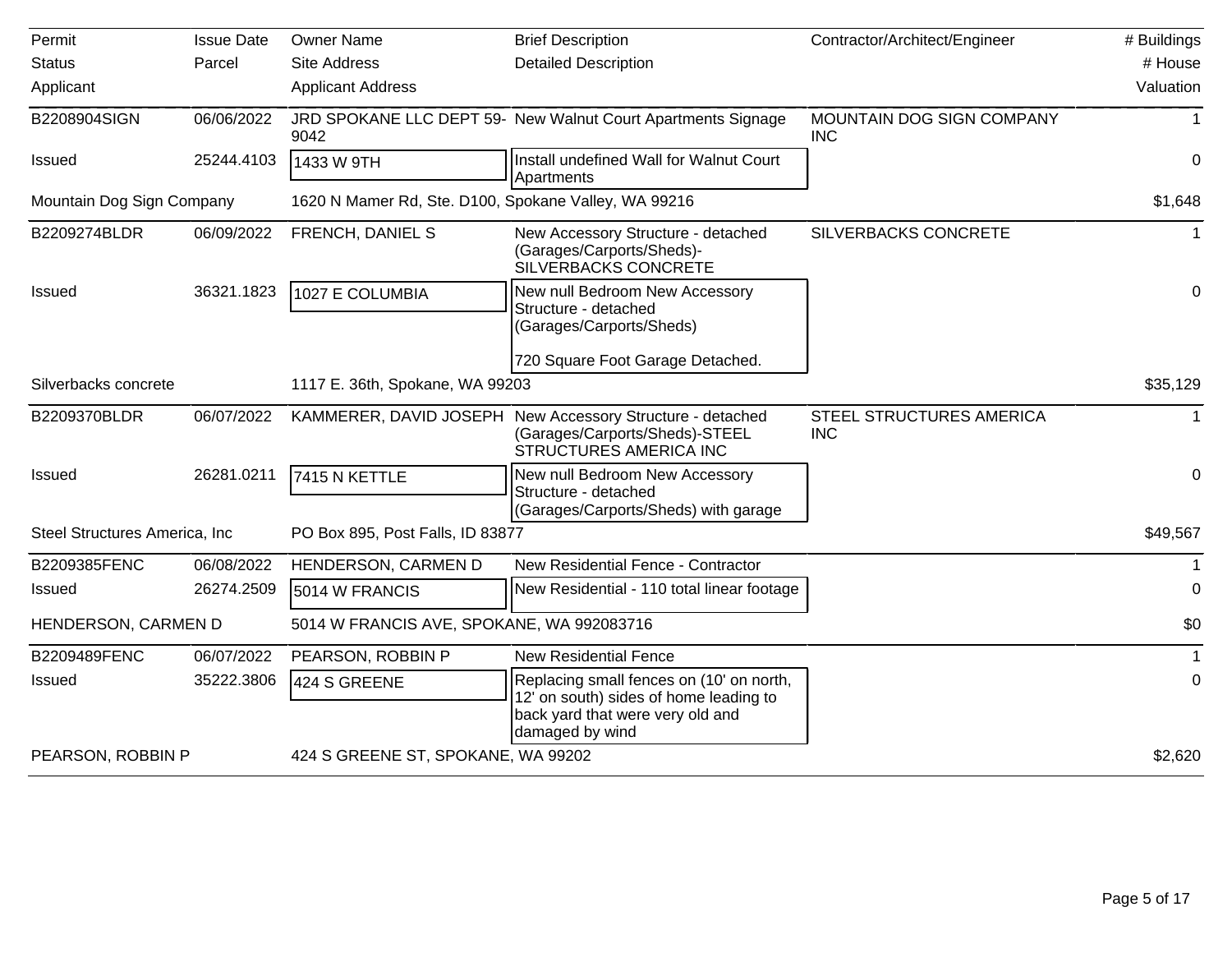| Permit                      | <b>Issue Date</b> | <b>Owner Name</b>                              | <b>Brief Description</b>                                                       | Contractor/Architect/Engineer         | # Buildings |
|-----------------------------|-------------------|------------------------------------------------|--------------------------------------------------------------------------------|---------------------------------------|-------------|
| <b>Status</b>               | Parcel            | <b>Site Address</b>                            | <b>Detailed Description</b>                                                    |                                       | # House     |
| Applicant                   |                   | <b>Applicant Address</b>                       |                                                                                |                                       | Valuation   |
| B2209571FENC                | 06/08/2022        | WIDDOES, DUNCAN<br>F/POWELL, JOY A             | <b>New Residential Fence</b>                                                   |                                       |             |
| <b>Issued</b>               | 35332.3004        | 2104 E 36TH                                    | New Residential - 171 total linear footage                                     |                                       | $\Omega$    |
| <b>DUNCAN WIDDOES</b>       |                   | 2104 E 36th Ave, Spokane, WA 99023             |                                                                                |                                       | \$14,000    |
| B2209637FENC                | 06/10/2022        | LEXINGTON HOMES-DRH,<br>LLC                    | New Residential Fence - Owner built                                            |                                       |             |
| Issued                      | 26222.3408        | 5521 W YOUNGSTOWN                              | New Residential - 87 total linear footage                                      |                                       | $\Omega$    |
| bdp general contractor corp |                   | 700 S Margaret Ave, Deer Park, WA 99006        |                                                                                |                                       | \$5,161     |
| B2209691RFSW                | 06/07/2022        | KANE, KAREN P                                  | <b>Reroof Residential House</b>                                                |                                       | -1          |
| Issued                      | 35283.2609        | 1410 E PINECREST                               | Tear Off, Resheath and Recover 35<br>Squares on a Pitched Roof for Residential |                                       | 0           |
| KANE, KARLA                 |                   | 1706 S Canyon Woods Ln, SPOKANE, WA 99223-6913 | House                                                                          |                                       | \$22,000    |
| B2210008FENC                | 06/08/2022        | PATTERSON, SUZANNE                             | New Residential Fence -391 total feet-<br>9915 N Arrowhead Dr. Contractor      | <b>BULLDOG FENCE INC</b>              | 1           |
| Issued                      | 26153.2912        | 9915 N ARROWHEAD                               | New Residential Fence -391 total feet-<br>9915 N Arrowhead Dr. Contractor      |                                       | $\mathbf 0$ |
|                             |                   |                                                | Suzanne Patterson                                                              |                                       |             |
| PATTERSON, SUZANNE          |                   | 9915 N ARROWHEAD DR, SPOKANE, WA 99208         |                                                                                |                                       | \$20,000    |
| B2210015RFSW                | 06/05/2022        | MICKUS, KEVIN L/MELIDA<br><b>GUTIERREZ</b>     | Replace/Install Windows Residential<br>House                                   | RENEWAL BY ANDERSEN OF<br><b>WASH</b> | $\mathbf 1$ |
| <b>Issued</b>               | 25021.3603        | 2923 W ROCKWELL                                | Replace 4 windows for Residential House                                        |                                       | 0           |
| Renewal by Andersen         |                   | 210 East Montgomery Ave, Spokane, WA 99207     |                                                                                |                                       | \$15,836    |
| B2210016RFSW                | 06/05/2022        | HARRIS, DAYLYN E &<br><b>MICHAEL G</b>         | Replace/Install Windows Residential<br>House                                   | RENEWAL BY ANDERSEN OF<br><b>WASH</b> |             |
| <b>Issued</b>               | 34062.1602        | 903 W BOLAN                                    | Replace 19 windows for Residential<br>House                                    |                                       | 0           |
| Renewal by Andersen         |                   | 210 East Montgomery Ave, Spokane, WA 99207     |                                                                                |                                       | \$65,380    |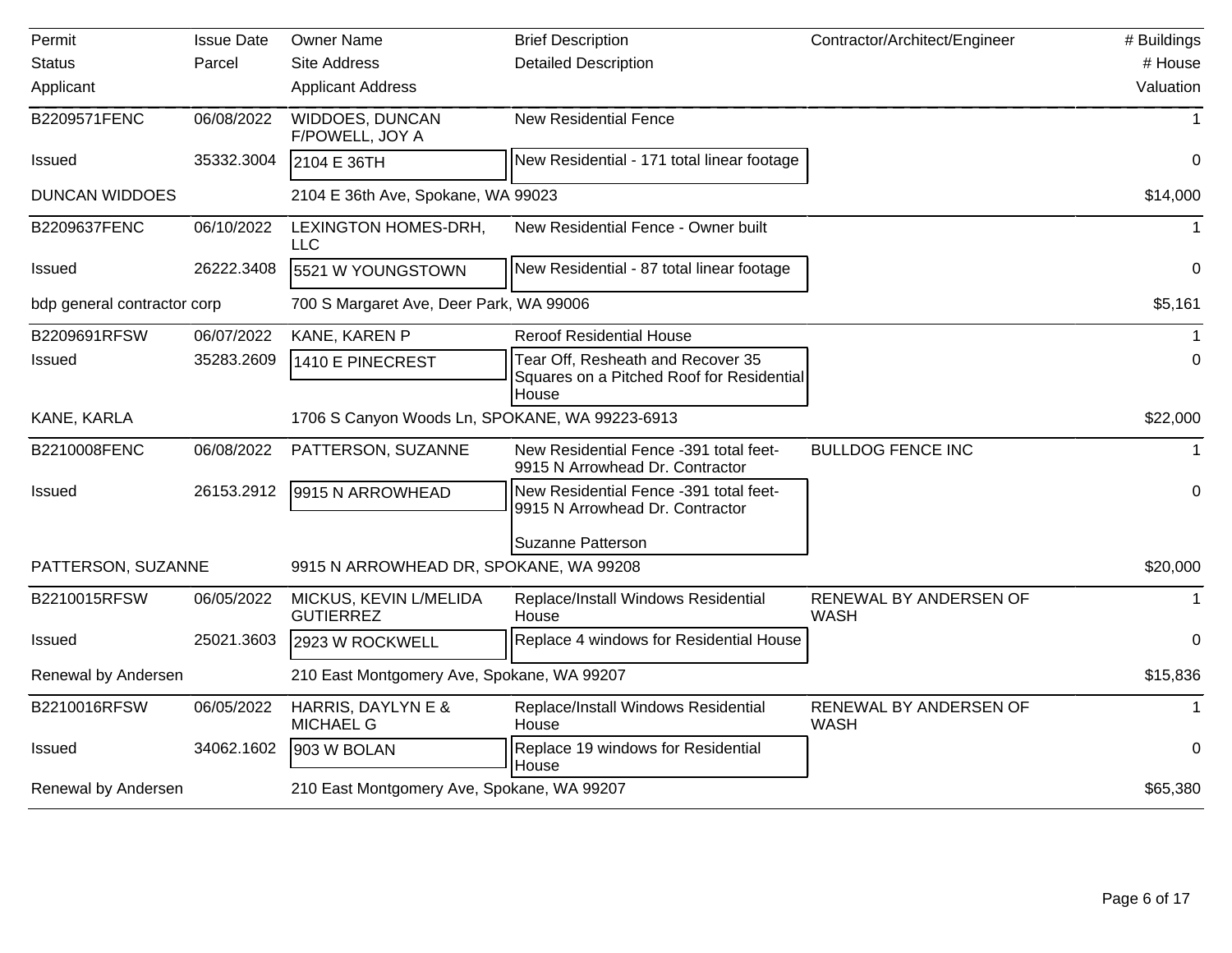| Permit                                  | <b>Issue Date</b> | <b>Owner Name</b>                          | <b>Brief Description</b>                                                                | Contractor/Architect/Engineer           | # Buildings |
|-----------------------------------------|-------------------|--------------------------------------------|-----------------------------------------------------------------------------------------|-----------------------------------------|-------------|
| <b>Status</b>                           | Parcel            | Site Address                               | <b>Detailed Description</b>                                                             |                                         | # House     |
| Applicant                               |                   | <b>Applicant Address</b>                   |                                                                                         |                                         | Valuation   |
| B2210017RFSW                            | 06/05/2022        | PIERCE, DIANE                              | Replace/Install Windows Residential<br>House                                            | RENEWAL BY ANDERSEN OF<br><b>WASH</b>   |             |
| <b>Issued</b>                           | 35104.1415        | 4209 E UPRIVER                             | Replace 1 windows for Residential House                                                 |                                         | 0           |
| Renewal by Andersen                     |                   | 210 East Montgomery Ave, Spokane, WA 99207 |                                                                                         |                                         | \$12,122    |
| B2210027RFSW                            | 06/06/2022        | PARSHALL, J E                              | Reroof julio Residential House                                                          | <b>D G CONTRACTING LLC</b>              |             |
| <b>Issued</b>                           | 35193.3315        | 734 W 14TH                                 | Tear Off and Recover 18 Squares on a<br><b>Pitched Roof for Residential House</b>       |                                         | 0           |
| DG Contracting LLC                      |                   | 4515 E LA DOLCE RD, COLBERT, WA 99005      |                                                                                         |                                         | \$12,000    |
| B2210031RFSW                            | 06/06/2022        | ST VICTOR, MICHAEL                         | <b>Reroof Residential House</b>                                                         | <b>BELL SERVICES LLC</b>                |             |
| <b>Issued</b>                           | 36332.2313        | 1623 E NEBRASKA                            | Tear Off and Recover 13 Squares on a<br><b>Pitched Roof for Residential House</b>       |                                         | 0           |
| <b>Bell Services, LLC</b>               |                   | 4005 E Lincoln Rd, Spokane, Wa 99217       |                                                                                         |                                         | \$10,000    |
| B2210032RFSW                            | 06/06/2022        | FITZPATRICK, TANNER N                      | <b>Reroof Residential House</b>                                                         | DAUTERMAN CONSTRUCTION LLC              |             |
| Issued                                  | 35062.3707        | 4404 N MADISON                             | Tear Off, Resheath and Recover 14<br>Squares on a Pitched Roof for Residential<br>House |                                         | 0           |
| Dauterman construction IIc              |                   |                                            | 12503 E Valleyway Ave, Spokane Valley, 9, Spokane Valley, WA 99216                      |                                         | \$16,000    |
| B2210034RFSW                            | 06/06/2022        | MAXFIELD, MC                               | <b>Reroof Residential House</b>                                                         | CAPSTONE CONSTRUCTION<br><b>COMPANY</b> |             |
| <b>Issued</b>                           | 35292.0705        | 428 E 17TH                                 | Tear Off and Recover 19 Squares on a<br>Pitched Roof for Residential House              |                                         | 0           |
| CAPSTONE CONSTRUCTION<br><b>COMPANY</b> |                   | PO BOX 388, NINE MILE FALLS, WA 99026      |                                                                                         | \$15,000                                |             |
| B2210038RFSW                            | 06/06/2022        | KING, JOHN R & MICHELE A                   | Replace/Install Windows Residential<br>House                                            |                                         | 1           |
| <b>Issued</b>                           | 35324.1104        | 1218 E 40TH                                | Replace 1 windows for Residential House                                                 |                                         | 0           |
| KING, JOHN R & MICHELE A                |                   | 1438 LAHTI DR, BELLINGHAM, WA 98226        |                                                                                         |                                         | \$4,000     |
| B2210043RFSW                            | 06/06/2022        | GOSS, JEREMY/SIMPKINS,<br><b>SHERRI</b>    | <b>Reroof Residential House</b>                                                         | ALL TERRAIN ROOFING LLC                 |             |
| Issued                                  | 25124.2406        | 1421 W SHANNON                             | Tear Off and Recover 14 Squares on a<br>Pitched Roof for Residential House              |                                         | 0           |
| All Terrain Roofing LLc.                |                   | 7517 n five mile rd, spokane, WA 99208     |                                                                                         |                                         | \$8,000     |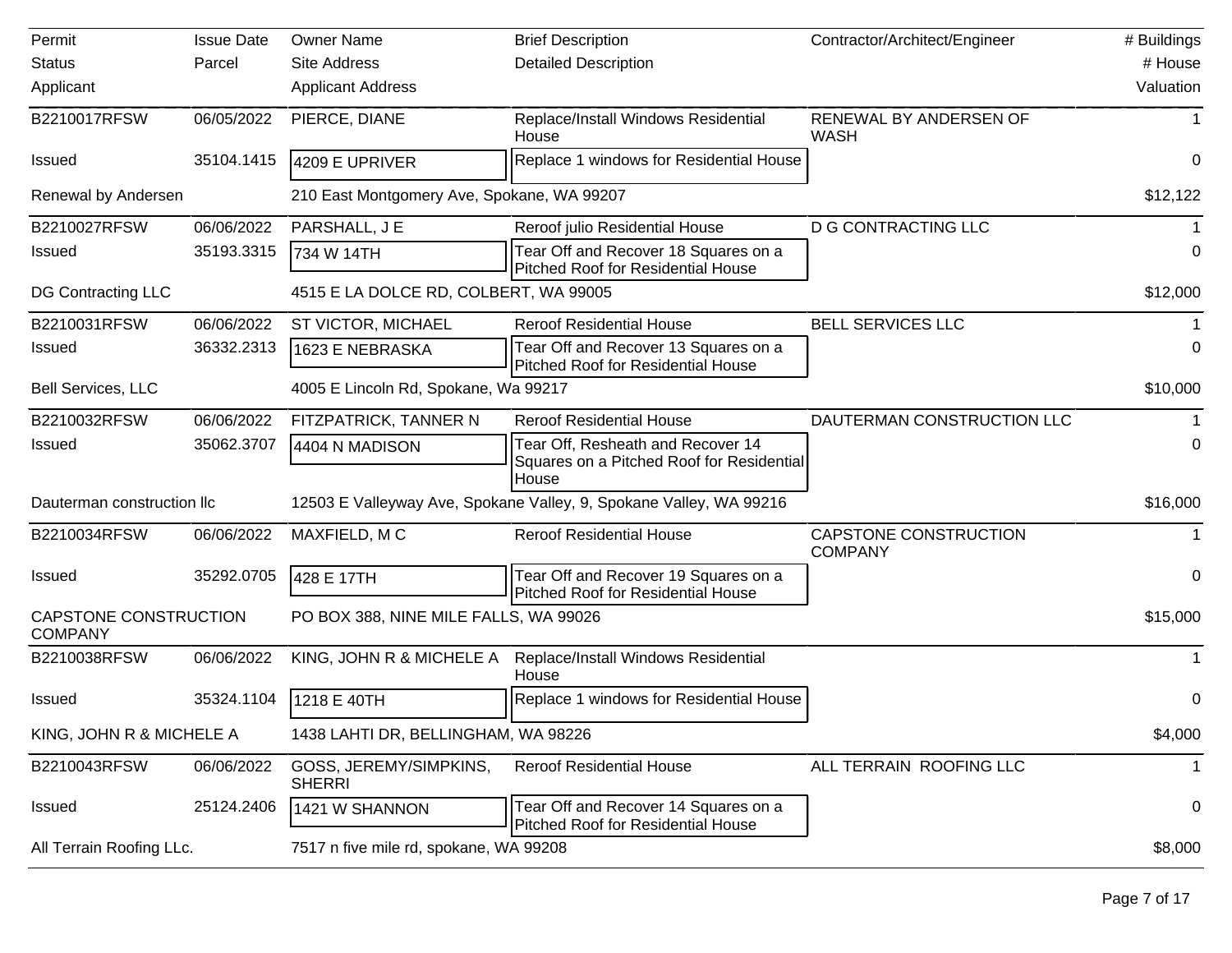| Permit                                   | <b>Issue Date</b> | <b>Owner Name</b>                                | <b>Brief Description</b>                                                                                                             | Contractor/Architect/Engineer                   | # Buildings      |
|------------------------------------------|-------------------|--------------------------------------------------|--------------------------------------------------------------------------------------------------------------------------------------|-------------------------------------------------|------------------|
| <b>Status</b>                            | Parcel            | <b>Site Address</b>                              | <b>Detailed Description</b>                                                                                                          |                                                 | # House          |
| Applicant                                |                   | <b>Applicant Address</b>                         |                                                                                                                                      |                                                 | Valuation        |
| B2210044RFSW                             | 06/06/2022        | MCCANN, JOSEPH T &<br><b>KAREN L</b>             | <b>Reroof Residential House</b>                                                                                                      | KEITH HANSON GNRL CNTRCTNG<br><b>LLC</b>        | $\mathbf{1}$     |
| Issued                                   | 26251.0236        | 7214 N WALNUT                                    | Tear Off and Recover 55 Squares on a<br><b>Pitched Roof for Residential House</b>                                                    |                                                 | 0                |
| KEITH HANSON GNRL<br><b>CNTRCTNG LLC</b> |                   | 2514 E 3rd, SPOKANE, WA 99202                    |                                                                                                                                      |                                                 | \$18,000         |
| B2210045RFSW                             | 06/06/2022        | MALONE, JILL A                                   | <b>Residential House Improvements</b>                                                                                                | SPOKANE HANDY LADY LLC                          |                  |
| <b>Issued</b>                            | 25251.0615        | 1506 S INLAND EMPIRE                             | Reside 35 squares and Replace 6<br>windows for Residential House                                                                     |                                                 | $\Omega$         |
| SPOKANE HANDY LADY LLC                   |                   | 1645 S MAPLE BLVD, SPOKANE, WA 99203             |                                                                                                                                      |                                                 | \$17,050         |
| B2210048RFSW                             | 06/06/2022        | BALLARD, RYAN/HOFFMAN-<br><b>BALLARD, TAYLOR</b> | Replace/Install Windows Residential<br>House                                                                                         | <b>EGRESS SPECIALTIES</b>                       | $\mathbf 1$      |
| <b>Issued</b>                            | 35291.1002        | 938 E 16TH                                       | Replace 1 windows for Residential House                                                                                              |                                                 | $\mathbf 0$      |
| <b>EGRESS SPECIALTIES</b>                |                   | 14108 E CASEY LN, ELK, WA 99009                  |                                                                                                                                      |                                                 | \$4,000          |
| B2210059RFSW                             | 06/06/2022        | MCPHERSON, NORMAN /<br><b>COCKBURN, SHARON K</b> | <b>Reroof Residential House</b>                                                                                                      | <b>GLACIER PROPERTY SOLUTIONS</b><br><b>INC</b> |                  |
| Issued                                   | 35053.3426        | 311 E DALTON                                     | Tear Off and Recover 24 Squares on a<br>Pitched Roof for Residential House                                                           |                                                 | $\mathbf 0$      |
| Glacier Property Solutions inc.          |                   | 16307 E Trent Ave, Spokane, WA 99216             |                                                                                                                                      |                                                 | \$18,000         |
| B2210071RFSW                             | 06/06/2022        | Chun, Bo                                         | <b>Reroof Residential House</b>                                                                                                      | <b>GLACIER PROPERTY SOLUTIONS</b><br><b>INC</b> | $\mathbf{1}$     |
| <b>Issued</b>                            | 35274.0428        | 3724 E 28TH                                      | Tear Off and Recover 16 Squares on a<br>Pitched Roof for Residential House                                                           |                                                 | 0                |
| Glacier Property Solutions inc.          |                   | 16307 E Trent Ave, Spokane, WA 99216             |                                                                                                                                      |                                                 | \$9,500          |
| B2210073RFSW                             | 06/06/2022        | JONES, JOHN P &<br><b>KATHLEEN A</b>             | Replace/Install Windows Residential<br>House & Garage                                                                                | MCVAY BROS CONTRS INC                           | $\mathbf{1}$     |
| <b>Issued</b>                            | 36322.1517        | 6022 N ADDISON                                   | Replace 8 windows for Residential House<br>& Garage - We at McVay Brothers will be<br>replacing 8 windows in this customers<br>house |                                                 | $\boldsymbol{0}$ |
| McVay Brothers                           |                   | 11724 E Montgomery Dr., Spokane, WA 99206        |                                                                                                                                      |                                                 | \$8,157          |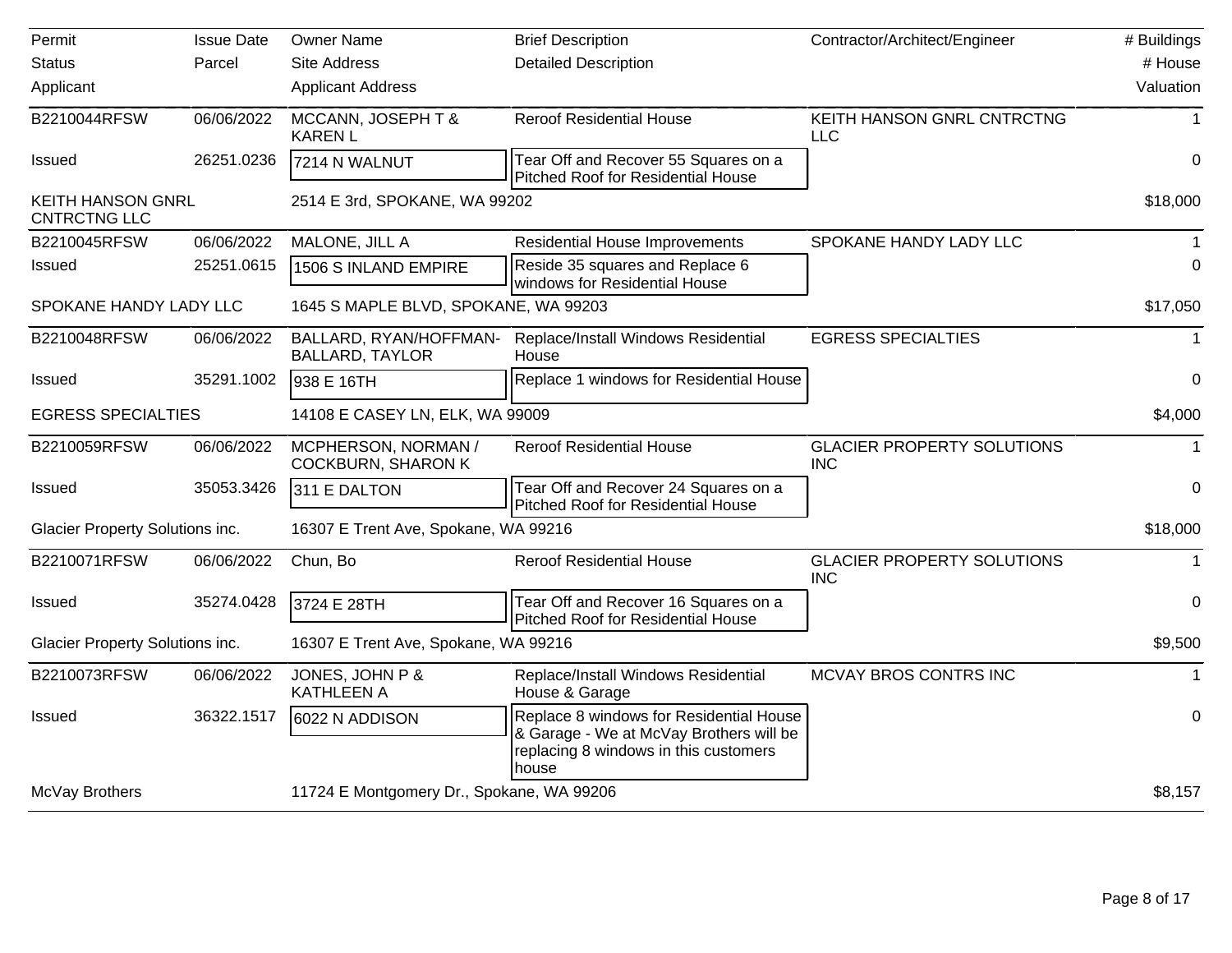| Permit                                        | <b>Issue Date</b> | <b>Owner Name</b>                            | <b>Brief Description</b>                                                       | Contractor/Architect/Engineer                      | # Buildings |
|-----------------------------------------------|-------------------|----------------------------------------------|--------------------------------------------------------------------------------|----------------------------------------------------|-------------|
| <b>Status</b>                                 | Parcel            | <b>Site Address</b>                          | <b>Detailed Description</b>                                                    |                                                    | # House     |
| Applicant                                     |                   | <b>Applicant Address</b>                     |                                                                                |                                                    | Valuation   |
| B2210080RFSW                                  | 06/06/2022        | NELSON, RONALD<br>W/ZWARG, ZABRINA L         | Replace/Install Windows Residential<br>House                                   | RENEWAL BY ANDERSEN OF<br><b>WASH</b>              | 1           |
| <b>Issued</b>                                 | 36332.3113        | 1822 E NEBRASKA                              | Replace 5 windows for Residential House                                        |                                                    | 0           |
| Renewal by Andersen                           |                   | 210 East Montgomery Ave, Spokane, WA 99207   |                                                                                |                                                    | \$24,571    |
| B2210081RFSW                                  | 06/06/2022        | <b>BUNTEN, JOSH &amp; DARCI</b>              | <b>Reroof Residential House</b>                                                | ALL TERRAIN ROOFING LLC                            |             |
| <b>Issued</b>                                 | 26341.0819        | 6403 N PARK VIEW                             | Tear Off and Recover 31 Squares on a<br><b>Flat Roof for Residential House</b> |                                                    | $\Omega$    |
| All Terrain Roofing LLc.                      |                   | 7517 n five mile rd, spokane, WA 99208       |                                                                                |                                                    | \$15,000    |
| B2210082RFSW                                  | 06/06/2022        | JACKSON, DAVID L/CHEPIN,<br><b>BRIANNA N</b> | Replace/Install Windows Residential<br>House                                   | RENEWAL BY ANDERSEN OF<br><b>WASH</b>              |             |
| <b>Issued</b>                                 | 25011.0702        | 4423 N WALNUT                                | Replace 14 windows for Residential<br>House                                    |                                                    | 0           |
| Renewal by Andersen                           |                   | 210 East Montgomery Ave, Spokane, WA 99207   |                                                                                | \$39,180                                           |             |
| B2210083RFSW                                  | 06/06/2022        | SALING, JACKIE S                             | Replace/Install Windows Residential<br>House                                   | RENEWAL BY ANDERSEN OF<br><b>WASH</b>              | $\mathbf 1$ |
| <b>Issued</b>                                 | 25013.5214        | 2212 W EUCLID                                | Replace 3 windows for Residential House                                        |                                                    | $\mathbf 0$ |
| Renewal by Andersen                           |                   | 210 East Montgomery Ave, Spokane, WA 99207   |                                                                                |                                                    | \$15,620    |
| B2210089RFSW                                  | 06/06/2022        | SEMON FORD, MELINDA JO                       | Reroof Ford-4006 Residential House                                             | <b>RIGHT FIRST ROOFING &amp; CONST</b>             |             |
| Issued                                        | 35323.2501        | 4006 S LAMONTE                               | Tear Off and Recover 31 Squares on a<br>Pitched Roof for Residential House     |                                                    | $\Omega$    |
| <b>Right First Roofing &amp; Construction</b> |                   | 3727 S Bates Dr, Spokane Valley, WA 99206    |                                                                                |                                                    | \$18,901    |
| B2210096RFSW                                  | 06/06/2022        | HENJUM, KENNETH M                            | <b>Reroof Residential Garage</b>                                               |                                                    |             |
| Issued                                        | 35061.3513        | 4209 N CALISPEL                              | Tear Off and Recover 12 Squares on a<br>Pitched Roof for Residential Garage    |                                                    | $\Omega$    |
| HENJUM, KENNETH M                             |                   | 4209 N CALISPEL ST, SPOKANE, WA 99205-1024   |                                                                                |                                                    | \$2,500     |
| B2210107BLDC                                  | 06/07/2022        | <b>SCHMIDT 245 MAIN LLC</b>                  | Schmidt Apartment Interior Demo                                                | <b>GRAHAM CONST &amp; MANAGEMENT</b><br><b>INC</b> |             |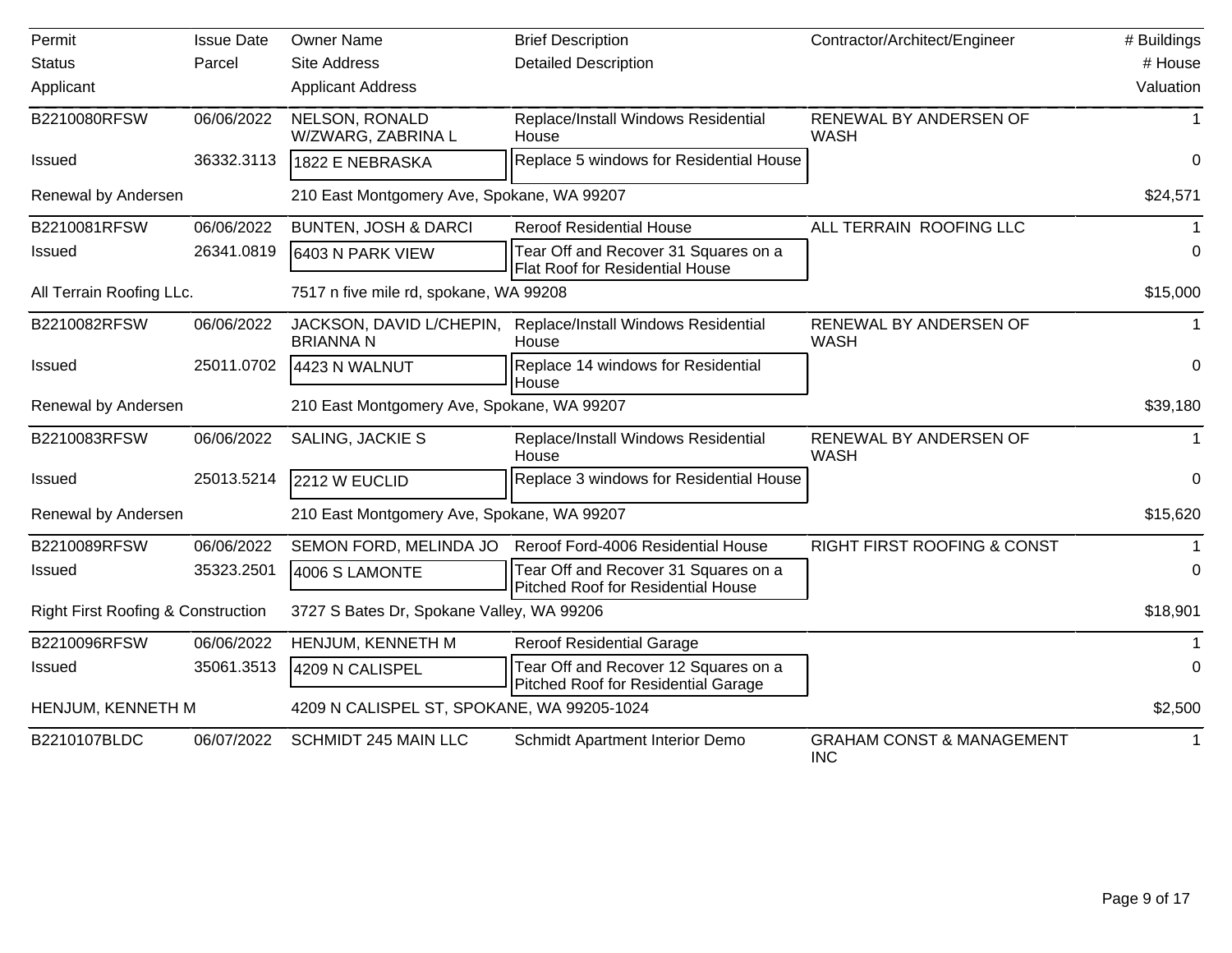| Permit                                             | <b>Issue Date</b> | <b>Owner Name</b>                          | <b>Brief Description</b>                                                                                                                                                                        | Contractor/Architect/Engineer                      | # Buildings |
|----------------------------------------------------|-------------------|--------------------------------------------|-------------------------------------------------------------------------------------------------------------------------------------------------------------------------------------------------|----------------------------------------------------|-------------|
| <b>Status</b>                                      | Parcel            | <b>Site Address</b>                        | <b>Detailed Description</b>                                                                                                                                                                     |                                                    | # House     |
| Applicant                                          |                   | <b>Applicant Address</b>                   |                                                                                                                                                                                                 |                                                    | Valuation   |
| Issued                                             | 35184.0922        | <b>245 W MAIN</b>                          | Demolition of existing interior walls and<br>finishes at 2nd and 3rd floor. Removal of<br>HVAC Units at roof.                                                                                   |                                                    | 0           |
|                                                    |                   |                                            | THIS WORK IS TO PREP FOR A<br>FUTURE REMODEL. THE SPACE<br>CANNOT BE OCCUPIED UNTIL THE<br>FUTURE PERMITS HAVE BEEN<br>OBTAINED, INSPECTED, AND A<br>CERTIFICATE OF OCCUPANCY<br><b>ISSUED.</b> |                                                    |             |
| <b>ZBA Architecture</b>                            |                   | 421 W Riverside STE 860, SPOKANE, WA 99201 |                                                                                                                                                                                                 |                                                    | \$40,000    |
| B2210134RFSW                                       | 06/07/2022        | SCHOEPFLIN, JUDITH A                       | <b>Reroof Residential House</b>                                                                                                                                                                 | <b>GARCIA ROOFING LLC</b>                          |             |
| <b>Issued</b>                                      | 35292.2106        | 614 E 21ST                                 | Tear Off and Recover 20 Squares on a<br><b>Pitched Roof for Residential House</b>                                                                                                               |                                                    | $\Omega$    |
| <b>Garcia Roofing LLC</b>                          |                   | 2604 e 7th, spokane, WA 99202              |                                                                                                                                                                                                 |                                                    | \$17,370    |
| B2210140FENC                                       | 06/08/2022        | PETRI IRREVOCABLE GIFT<br>TRUST, AIMEE K   | New Residential Fence - Owner built                                                                                                                                                             |                                                    | $\mathbf 1$ |
| <b>Issued</b>                                      | 35084.1706        | 718 E ERMINA                               | New Residential - 48.5 total linear footage                                                                                                                                                     |                                                    | 0           |
| Aimee Petri                                        |                   | 16721 W. 48th Lane,, golden, CO 80403      |                                                                                                                                                                                                 |                                                    | \$1,000     |
| B2210152RFSW                                       | 06/07/2022        | CLEVELAND BLAINE, LLC                      | <b>Reroof Residential House</b>                                                                                                                                                                 | <b>BOSS ROOFING &amp; REMODELING</b><br><b>LLC</b> | 1           |
| <b>Issued</b>                                      | 35203.0129        | 733 S SHERMAN                              | Tear Off, Resheath and Recover 15<br>Squares on a Pitched Roof for Residential<br>House                                                                                                         |                                                    | 0           |
| <b>BOSS ROOFING &amp; REMODELING</b><br><b>LLC</b> |                   | 3816 W Crown Ave, SPOKANE, WA 99205        |                                                                                                                                                                                                 |                                                    | \$7,000     |
| B2210163RFSW                                       | 06/07/2022        | TILLMAN, LARRY A                           | <b>Reroof Residential House</b>                                                                                                                                                                 | RIVERWOOD ROOFING                                  |             |
| <b>Issued</b>                                      | 26364.2422        | 5228 N ELM                                 | Tear Off and Recover 22 Squares on a<br><b>Pitched Roof for Residential House</b>                                                                                                               |                                                    | 0           |
| RIVERWOOD ROOFING                                  |                   | 35501 N MILAN-ELK RD, CHATTAROY, WA 99003  |                                                                                                                                                                                                 |                                                    | \$7,800     |
| B2210167RFSW                                       | 06/07/2022        | <b>BOTTER, WILLIAM B</b>                   | Reroof William Botter Residential House                                                                                                                                                         | COMPASS CONSTRUCTION INC                           | 1           |
| <b>Issued</b>                                      | 25012.0513        | 2737 W ROCKWELL                            | Tear Off and Recover 19 Squares on a<br><b>Pitched Roof for Residential House</b>                                                                                                               |                                                    | 0           |
| COMPASS CONSTRUCTION INC                           |                   | 2503 E riverside, spokane, WA 99202        |                                                                                                                                                                                                 |                                                    | \$17,824    |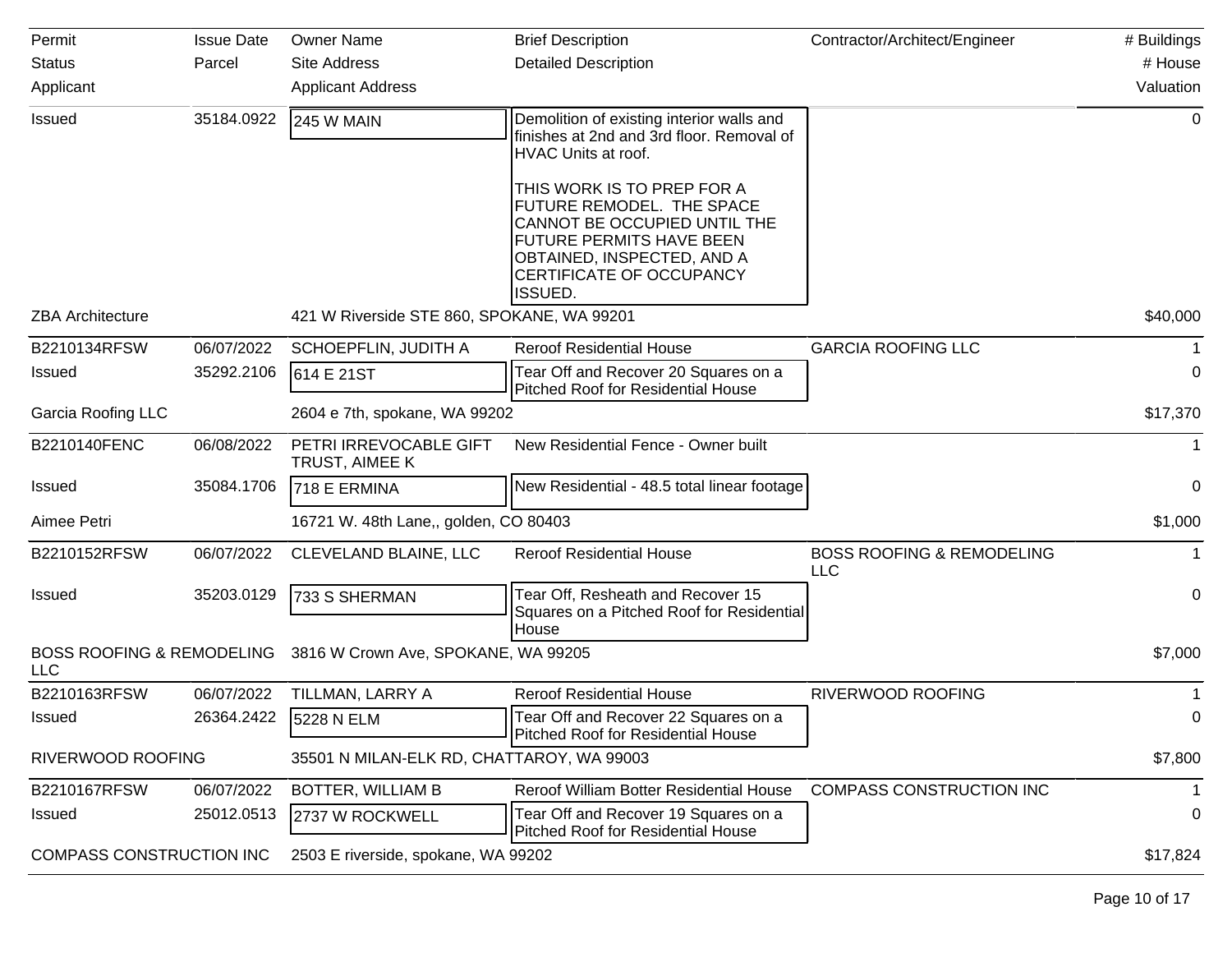| Permit                            | <b>Issue Date</b> | <b>Owner Name</b>                                           | <b>Brief Description</b>                                                                   | Contractor/Architect/Engineer                   | # Buildings |
|-----------------------------------|-------------------|-------------------------------------------------------------|--------------------------------------------------------------------------------------------|-------------------------------------------------|-------------|
| <b>Status</b>                     | Parcel            | <b>Site Address</b>                                         | <b>Detailed Description</b>                                                                |                                                 | # House     |
| Applicant                         |                   | <b>Applicant Address</b>                                    |                                                                                            |                                                 | Valuation   |
| B2210171RFSW                      | 06/07/2022        | <b>WELLINGTON, CHARMAINE</b>                                | <b>Reroof Residential House</b>                                                            | ADVANCE ROOFING LLC                             |             |
| <b>Issued</b>                     | 26362.0416        | 6028 N BRAEBURN                                             | Tear Off, Resheath and Recover 11.7<br>Squares on a Pitched Roof for Residential<br>House  |                                                 | 0           |
| <b>Advance Roofing</b>            |                   | 6105 N Regal St Apt D., Spokane, WA 99208                   |                                                                                            |                                                 | \$7,200     |
| B2210173RFSW                      | 06/07/2022        | WELCH, MICHAEL A &<br><b>LARISSAK</b>                       | <b>Reroof Residential House</b>                                                            | SPOKANE HONEY DO BROTHERS                       |             |
| <b>Issued</b>                     | 26244.1404        | 1611 W VELVET                                               | Recover 21 Squares on a Pitched Roof<br>for Residential House                              |                                                 | 0           |
|                                   |                   | SPOKANE HONEY DO BROTHERS 411 E LACROSSE, SPOKANE, WA 99207 |                                                                                            |                                                 | \$5,900     |
| B2210181RFSW                      | 06/07/2022        | SPICKARD, STEVE                                             | Reroof Steve Spickard Residential House ICON ROOFING LLC                                   |                                                 |             |
| <b>Issued</b>                     | 25244.4114        | 1414 W 10TH                                                 | Tear Off, Resheath and Recover 32<br>Squares on a Pitched Roof for Residential<br>House    |                                                 | 0           |
| <b>ICON ROOFING LLC</b>           |                   | 317 W 6th St #201, Moscow, ID 83843                         |                                                                                            |                                                 | \$38,500    |
| B2210199RFSW                      | 06/07/2022        | NW DIST LUTHERAN<br>CHURCH-MISSOURI SYNOD                   | Replace/Install Windows<br><b>Commercial/Industrial Building</b>                           | RESIDENTIAL HOME SOLUTIONS                      |             |
| <b>Issued</b>                     | 26355.0220        | 3307 W ROWAN                                                | Replace 5 windows for<br><b>Commercial/Industrial Building</b>                             |                                                 | 0           |
| <b>Residential Home Solutions</b> |                   | 523 N Ella Rd, Spokane, WA 99212                            |                                                                                            |                                                 | \$3,656     |
| B2210205RFSW                      | 06/07/2022        | 15 E CENTRAL LLC                                            | Reroof Commercial/Industrial Building                                                      | <b>GLACIER PROPERTY SOLUTIONS</b><br><b>INC</b> |             |
| <b>Issued</b>                     | 36322.0908        | 15 E CENTRAL                                                | Tear Off and Recover 49 Squares on a<br>Pitched Roof for Commercial/Industrial<br>Building |                                                 | 0           |
| Glacier Property Solutions inc.   |                   | 16307 E Trent Ave, Spokane, WA 99216                        |                                                                                            |                                                 | \$42,525    |
| B2210217RFSW                      |                   | 06/07/2022 BRADEEN, MIRANDA L &<br><b>SCOTT</b>             | Reroof Scott & Miranda Braden<br><b>Residential House &amp; Garage</b>                     | <b>ICON ROOFING LLC</b>                         |             |
| Issued                            | 35322.2202        | 3308 S MANITO                                               | Tear Off and Recover 20 Squares on a<br>Pitched Roof for Residential House &<br>Garage     |                                                 | 0           |
| <b>ICON ROOFING LLC</b>           |                   | 317 W 6th St #201, Moscow, ID 83843                         |                                                                                            |                                                 | \$16,800    |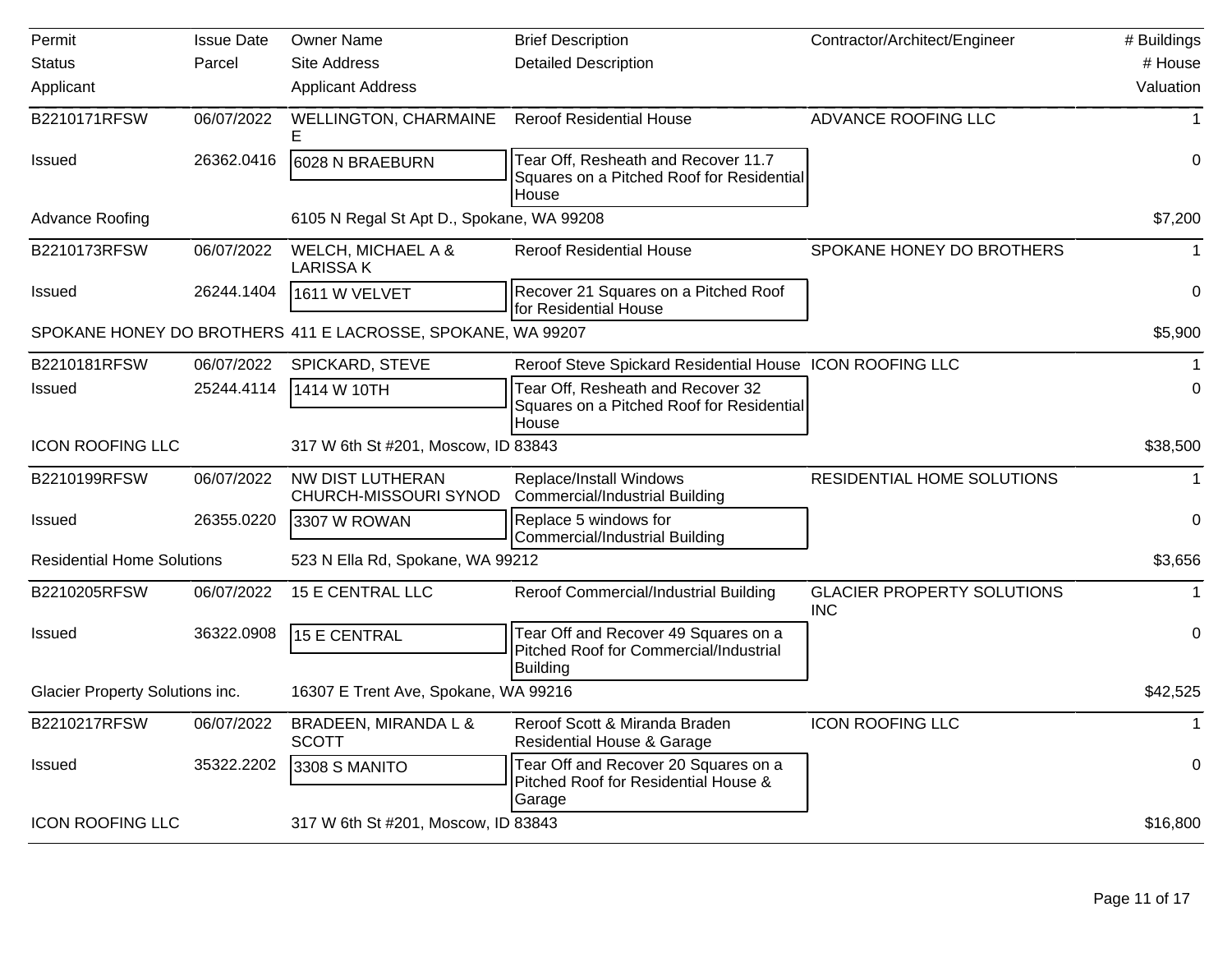| Permit                         | <b>Issue Date</b> | <b>Owner Name</b>                                | <b>Brief Description</b>                                                                | Contractor/Architect/Engineer | # Buildings |
|--------------------------------|-------------------|--------------------------------------------------|-----------------------------------------------------------------------------------------|-------------------------------|-------------|
| <b>Status</b>                  | Parcel            | Site Address                                     | <b>Detailed Description</b>                                                             |                               | # House     |
| Applicant                      |                   | <b>Applicant Address</b>                         |                                                                                         |                               | Valuation   |
| B2210221RFSW                   | 06/07/2022        | RUSSELL, DONALD I & JANA<br>P                    | Replace/Install Windows Residential<br>House                                            |                               |             |
| <b>Issued</b>                  | 35053.0101        | 3906 N ADDISON                                   | Replace 1 windows for Residential House                                                 |                               | $\Omega$    |
| RUSSELL, DONALD I & JANA P     |                   | 3906 N ADDISON ST, SPOKANE, WA 99207             |                                                                                         |                               | \$2,000     |
| B2210234RFSW                   | 06/08/2022        | DORMAN, JESSE A                                  | <b>Reroof Residential House</b>                                                         | <b>GARCIA ROOFING LLC</b>     |             |
| <b>Issued</b>                  | 35212.3407        | 1819 E 4TH                                       | Tear Off, Resheath and Recover 18<br>Squares on a Pitched Roof for Residential<br>House |                               | 0           |
| Garcia Roofing LLC             |                   | 2604 e 7th, spokane, WA 99202                    |                                                                                         |                               | \$48,000    |
| B2210248RFSW                   | 06/08/2022        | JAMIESON, DON /<br>SCHWARTZ, TAMI                | Reroof Residential House & Garage                                                       | <b>FTS ROOFING</b>            |             |
| <b>Issued</b>                  | 36313.0904        | 5211 N POST                                      | Tear Off and Recover 22 Squares on a<br>Pitched Roof for Residential House &<br>Garage  |                               | $\mathbf 0$ |
|                                |                   |                                                  | Gabe with FTS 360-723-2060.                                                             |                               |             |
| <b>FTS ROOFING</b>             |                   | 37 W 30TH AVE, SPOKANE, WA 99203                 |                                                                                         |                               | \$5,900     |
| B2210249RFSW                   | 06/08/2022        | PALADINO, NANCY JEAN &<br><b>HENRY</b>           | <b>Reroof Residential House</b>                                                         | SPECIALTY HOME PRODUCTS       |             |
| Issued                         | 36283.2107        | 6805 N CAPRI                                     | Tear Off, Resheath and Recover 28<br>Squares on a Pitched Roof for Residential<br>House |                               | $\mathbf 0$ |
| <b>Specialty Home Products</b> |                   | 2222 E. Mallon Ave, Spokane, WA 99202            |                                                                                         |                               | \$15,147    |
| B2210255RFSW                   | 06/08/2022        | KASONGO,<br>VICTORINE/KILWANI,<br><b>BERNARD</b> | <b>Reroof Residential House</b>                                                         | SPECIALTY HOME PRODUCTS       |             |
| <b>Issued</b>                  | 35053.0709        | 304 E EMPIRE                                     | Tear Off, Resheath and Recover 4<br>Squares on a Pitched Roof for Residential<br>House  |                               | 0           |
| <b>Specialty Home Products</b> |                   | 2222 E. Mallon Ave, Spokane, WA 99202            |                                                                                         |                               | \$4,733     |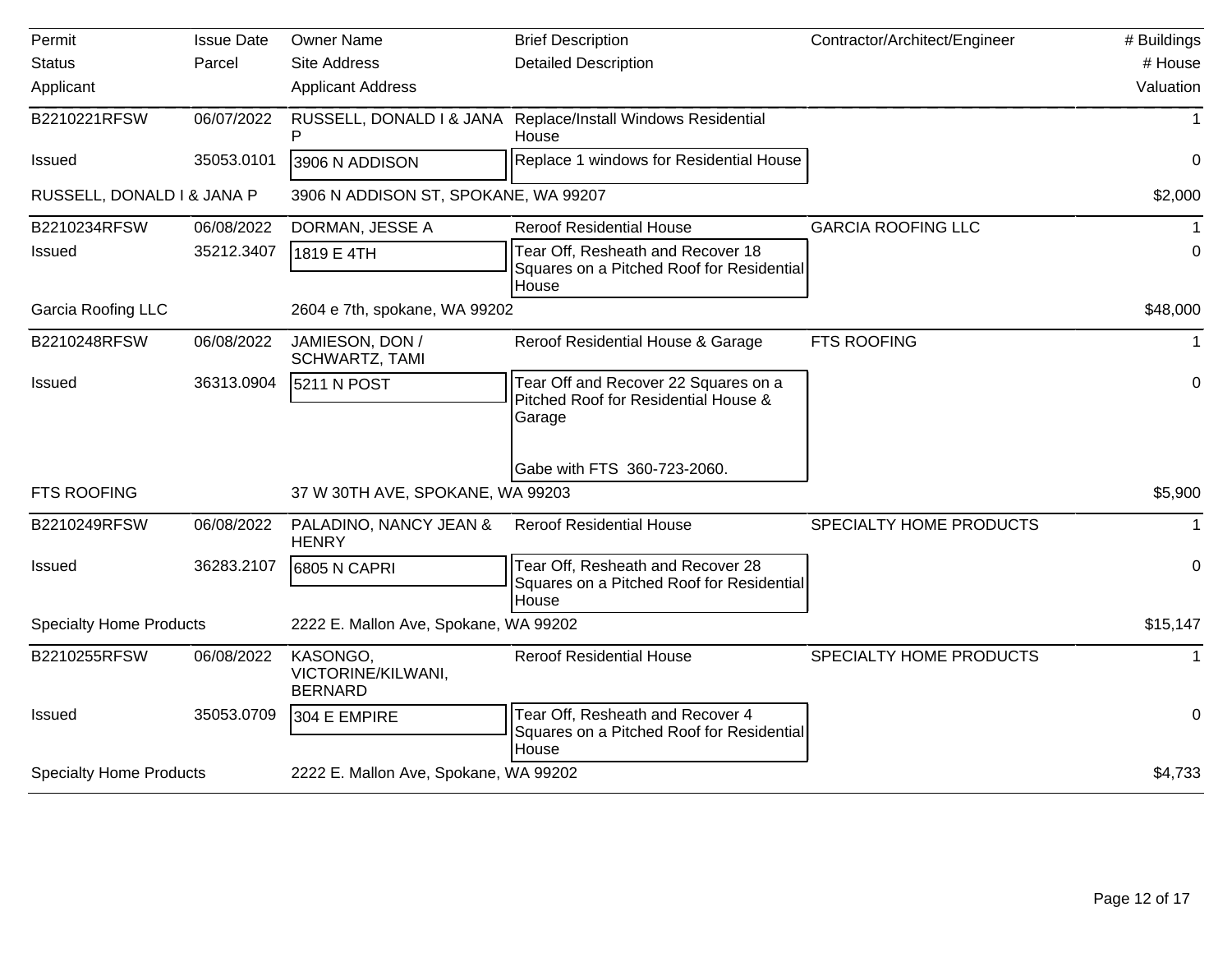| Permit                            | <b>Issue Date</b> | <b>Owner Name</b>                                     | <b>Brief Description</b>                                                                        | Contractor/Architect/Engineer | # Buildings |
|-----------------------------------|-------------------|-------------------------------------------------------|-------------------------------------------------------------------------------------------------|-------------------------------|-------------|
| <b>Status</b>                     | Parcel            | <b>Site Address</b>                                   | <b>Detailed Description</b>                                                                     |                               | # House     |
| Applicant                         |                   | <b>Applicant Address</b>                              |                                                                                                 |                               | Valuation   |
| B2210263RFSW                      | 06/08/2022        | FULTON, MARY<br>A/LOFTENIUS, MATS JOHAN<br><b>CHR</b> | Reroof Fullton-2117-R Residential House JIMMY'S ROOFING                                         |                               |             |
| <b>Issued</b>                     | 25242.0103        | 2117 W PACIFIC                                        | Tear Off and Recover 26 Squares on a<br><b>Pitched Roof for Residential House</b>               |                               | 0           |
| <b>JIMMY'S ROOFING</b>            |                   |                                                       | 11401 E. Montgomery Drive, #2, SPOKANE VALLEY, WA 99206                                         |                               | \$26,804    |
| B2210285RFSW                      | 06/08/2022        | HENSLEY, RL & G                                       | <b>Reroof Residential House</b>                                                                 | NORTH IDAHO EXTERIORS LLC     |             |
| <b>Issued</b>                     | 35072.3603        | 1311 W CHELAN                                         | Tear Off, Resheath and Recover 14<br>Squares on a Pitched Roof for Residential<br>House         |                               | 0           |
| North Idaho Exteriors             |                   | 3000 e seltice way, post falls, ID 83854              |                                                                                                 |                               | \$4,474     |
| B2210291RFSW                      | 06/08/2022        | & MARIA                                               | NAUDON-SEVILLA, ROBERT Reroof Robert Naudon Residential House KODIAK ROOFING CO INC             |                               |             |
| <b>Issued</b>                     | 25244.2207        | 1210 S ELM                                            | Tear Off and Recover 29 Squares on a<br><b>Pitched Roof for Residential House</b>               |                               | 0           |
| Kodiak Roofing                    |                   | 1504 E SPRAGUE AVENUE, SPOKANE, WA 99202              |                                                                                                 |                               | \$11,111    |
| B2210305RFSW                      | 06/08/2022        | <b>BRIGGS, JAE</b>                                    | <b>Reroof Residential House</b>                                                                 |                               |             |
| <b>Issued</b>                     | 25013.0403        | 2511 W GARLAND                                        | Tear Off, Resheath and Recover 20<br>Squares on a Pitched Roof for Residential<br>House         |                               | 0           |
|                                   |                   |                                                       | Reroof, take off, resheath, and recover.<br>Including new drip edge, pipe boots and<br>venting. |                               |             |
| <b>BRIGGS, JAE</b>                |                   | 2511 W GARLAND AVE, SPOKANE, WA 99205                 |                                                                                                 |                               | \$20,000    |
| B2210307RFSW                      | 06/08/2022        | PUYEAR, TROY A & NANCY                                | Replace/Install Windows Residential<br>House                                                    | RESIDENTIAL HOME SOLUTIONS    |             |
| <b>Issued</b>                     | 25244.1401        | 1705 W 10TH                                           | Replace 6 windows for Residential House                                                         |                               | 0           |
| <b>Residential Home Solutions</b> |                   | 523 N Ella Rd, Spokane, WA 99212                      |                                                                                                 |                               | \$3,267     |
| B2210309RFSW                      | 06/08/2022        | WAHL, ILENE E                                         | <b>Reroof Residential House</b>                                                                 | AP ROOFING COMPANY            |             |
| <b>Issued</b>                     | 26264.2404        | 3315 W ELMHURST                                       | Tear Off and Recover 19 Squares on a<br><b>Pitched Roof for Residential House</b>               |                               | 0           |
| AP Roofing Company                |                   | 18004 N. Judy Dr., Colbert, WA 99005                  |                                                                                                 |                               | \$10,000    |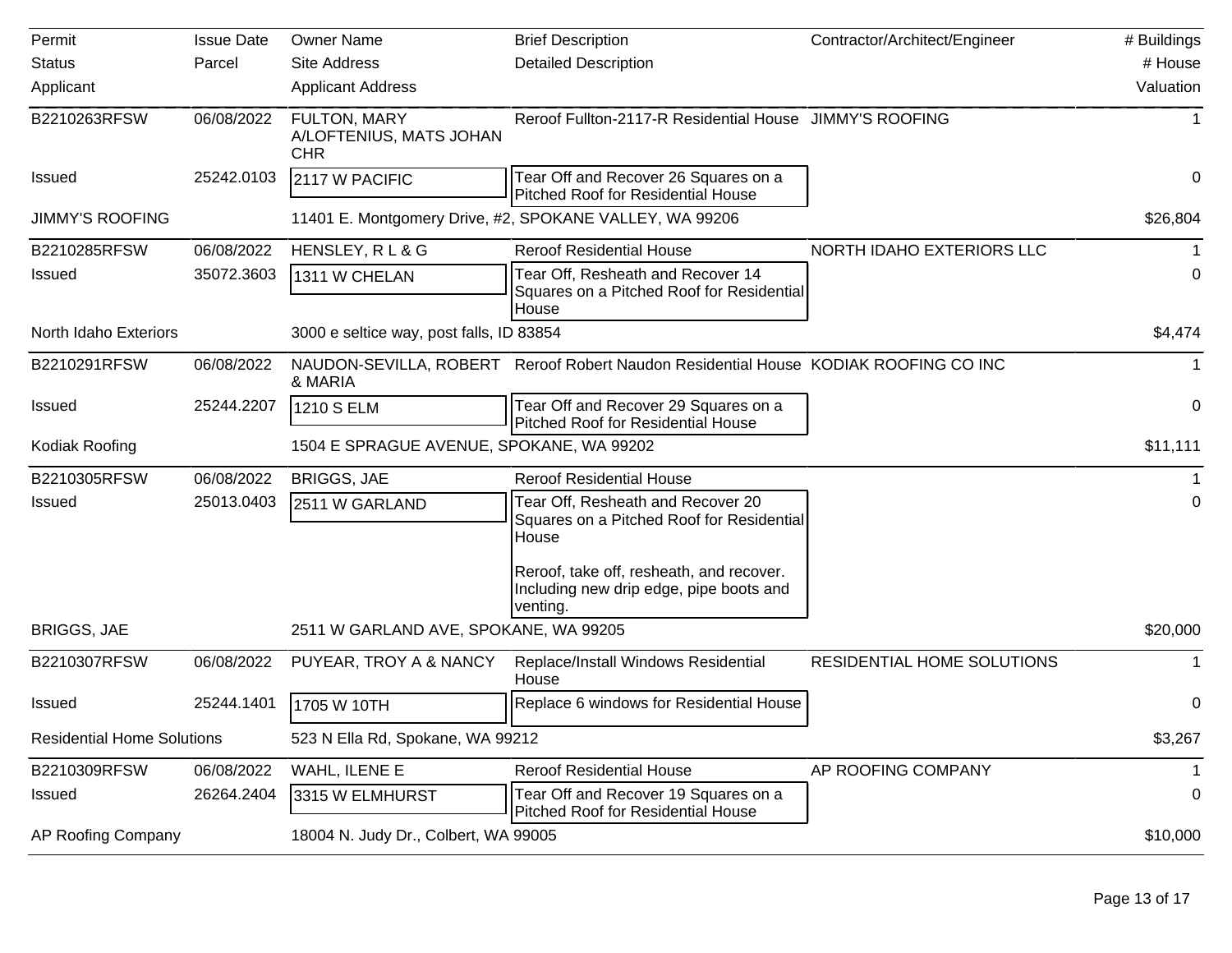| Permit                                            | <b>Issue Date</b> | <b>Owner Name</b>                           | <b>Brief Description</b>                                                                                                                                                             | Contractor/Architect/Engineer                     | # Buildings  |
|---------------------------------------------------|-------------------|---------------------------------------------|--------------------------------------------------------------------------------------------------------------------------------------------------------------------------------------|---------------------------------------------------|--------------|
| <b>Status</b>                                     | Parcel            | <b>Site Address</b>                         | <b>Detailed Description</b>                                                                                                                                                          |                                                   | # House      |
| Applicant                                         |                   | <b>Applicant Address</b>                    |                                                                                                                                                                                      |                                                   | Valuation    |
| B2210310RFSW                                      | 06/08/2022        | 8108DIVISIONST N L.L.C.                     | Reroof Commercial/Industrial Building                                                                                                                                                | JU CONTRACTING INC                                |              |
| <b>Issued</b>                                     | 36203.0056        | 8108 N DIVISION                             | Recover 70 Squares on a Flat Roof for<br>Commercial/Industrial Building                                                                                                              |                                                   | 0            |
| JU CONTRACTING INC                                |                   | 53 E RICH, SPOKANE, WA 99207                |                                                                                                                                                                                      |                                                   | \$36,435     |
| B2210312RFSW                                      | 06/08/2022        | WRIGHT, KELLY A &<br><b>CAROLYN L</b>       | Reroof Commercial/Industrial Building                                                                                                                                                | JU CONTRACTING INC                                | 1            |
| <b>Issued</b>                                     | 35201.1109        | 703 E PACIFIC                               | Recover 105 Squares on a Flat Roof for<br><b>Commercial/Industrial Building</b>                                                                                                      |                                                   | 0            |
| JU CONTRACTING INC                                |                   | 53 E RICH, SPOKANE, WA 99207                |                                                                                                                                                                                      |                                                   | \$47,650     |
| B2210328RFSW                                      | 06/09/2022        | RIOS, BARBARA M                             | Reroof Barbara Rios Residential House                                                                                                                                                | <b>BARTLETT HOMES &amp; ROOFING</b><br><b>LLC</b> | 1            |
| Issued                                            | 26364.0212        | 5303 N WALNUT                               | Tear Off and Recover 19 Squares on a<br><b>Pitched Roof for Residential House</b>                                                                                                    |                                                   | 0            |
| <b>BARTLETT HOMES &amp; ROOFING</b><br><b>LLC</b> |                   | 104 S Freya St Suite 225, Spokane, WA 99202 |                                                                                                                                                                                      |                                                   | \$9,308      |
| B2210337FENC                                      | 06/09/2022        | <b>CENTRAL LOFTS LLC</b>                    | New Residential Fence- 74 Total Linear<br>Feet.                                                                                                                                      |                                                   | $\mathbf{1}$ |
| <b>Issued</b>                                     | 35071.0803        | 2928 N ATLANTIC                             | New Residential Fence- 74 Total Linear<br>Feet.                                                                                                                                      |                                                   | 0            |
|                                                   |                   |                                             | Wensheng Chi- 509-270-2668                                                                                                                                                           |                                                   |              |
| <b>CENTRAL LOFTS LLC</b>                          |                   | 12815 S FAIRWAY RIDGE LN, SPOKANE, WA 99224 |                                                                                                                                                                                      |                                                   | \$1,500      |
| B2210346RFSW                                      | 06/09/2022        | M F                                         | CHAMBERS, C M & LARSON, Reroof Curt Chambers Residential House WEST CENTRAL CONSTRUCTION                                                                                             |                                                   |              |
| <b>Issued</b>                                     | 25141.0808        | 2904 W GARDNER                              | Tear Off and Recover 19 Squares on a<br>Pitched Roof for Residential House - Tear<br>off 1 layer on house and reroof. Tear off<br>multiple layers on garage, resheath and<br>reroof. |                                                   | 0            |
| <b>Robert Murphy</b>                              |                   | 2515 W. Sharp Ave, Spokane, WA 99201        |                                                                                                                                                                                      |                                                   | \$7,400      |
| B2210354RFSW                                      | 06/09/2022        | JONES, KASEY L                              | Reroof Kasey Pansevicius Residential<br>House                                                                                                                                        | <b>BARTLETT HOMES &amp; ROOFING</b><br><b>LLC</b> | 1            |
| <b>Issued</b>                                     | 25132.1928        | 2216 W SHARP                                | Tear Off and Recover 15 Squares on a<br><b>Pitched Roof for Residential House</b>                                                                                                    |                                                   | 0            |
| <b>BARTLETT HOMES &amp; ROOFING</b><br><b>LLC</b> |                   | 104 S Freya St Suite 225, Spokane, WA 99202 |                                                                                                                                                                                      |                                                   | \$13,343     |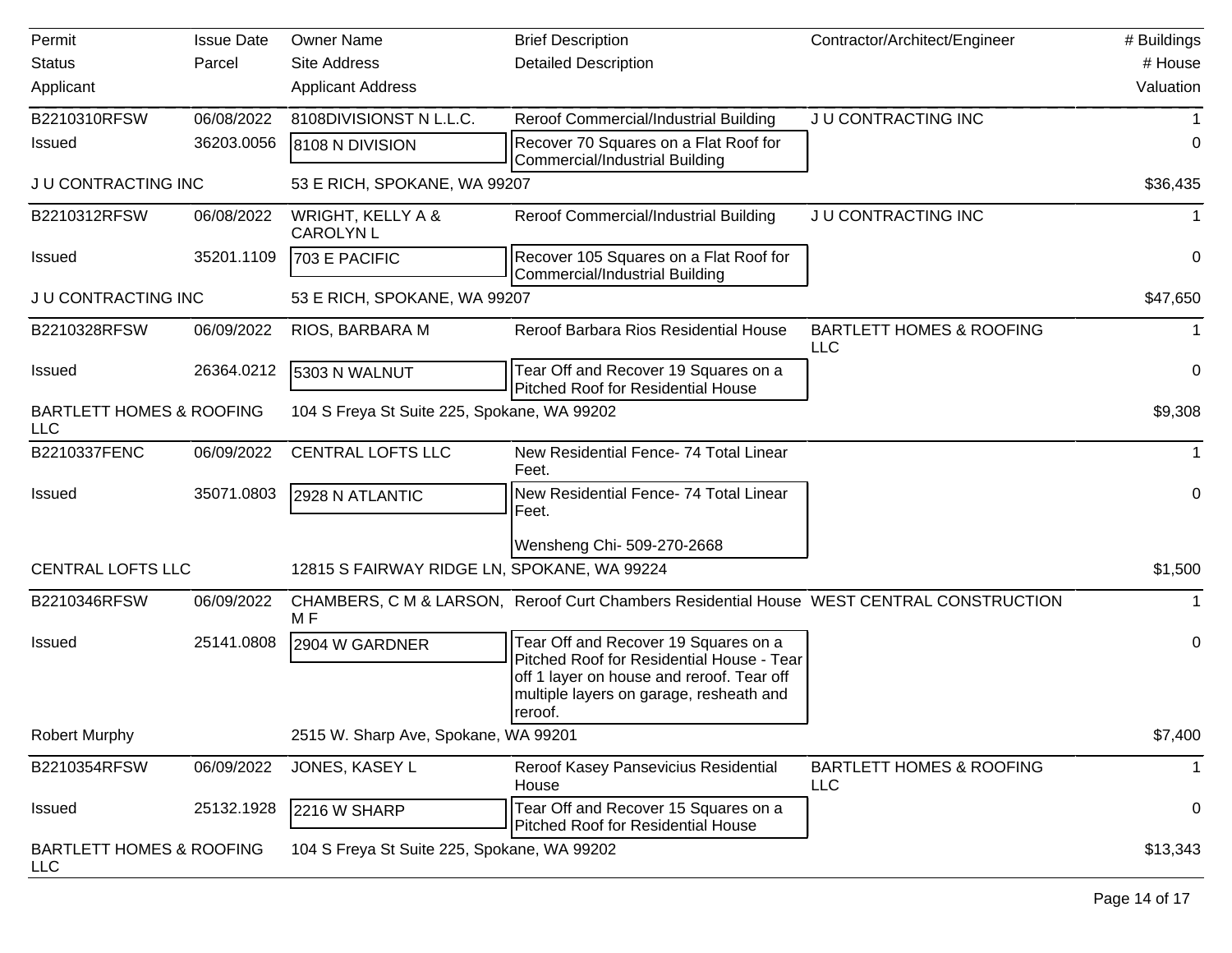| Permit                                            | <b>Issue Date</b> | <b>Owner Name</b>                           | <b>Brief Description</b>                                                                            | Contractor/Architect/Engineer                     | # Buildings |
|---------------------------------------------------|-------------------|---------------------------------------------|-----------------------------------------------------------------------------------------------------|---------------------------------------------------|-------------|
| <b>Status</b>                                     | Parcel            | <b>Site Address</b>                         | <b>Detailed Description</b>                                                                         |                                                   | # House     |
| Applicant                                         |                   | <b>Applicant Address</b>                    |                                                                                                     |                                                   | Valuation   |
| B2210356RFSW                                      | 06/09/2022        | KOBASA, KIMBERLY A /<br>LUBBERS, LEIGH A    | Reroof Residential House & Garage                                                                   | CASCADE RAIN GUTTERS INC                          | 1           |
| Issued                                            | 26274.5302        | 6704 N ROYAL                                | Recover 35 Squares on a Pitched Roof<br>for Residential House & Garage                              |                                                   | 0           |
|                                                   |                   |                                             | Jacob Hofer- 509-993-1564                                                                           |                                                   |             |
| CASCADE RAIN GUTTERS INC                          |                   | PO BOX 7438, SPOKANE, WA 99207              |                                                                                                     |                                                   | \$15,300    |
| B2210359RFSW                                      | 06/09/2022        | KAHMANN,<br>ALMAZ/URBANIAK, JOSHUA          | Reroof Almaz Kahmann Residential<br>House                                                           | <b>BARTLETT HOMES &amp; ROOFING</b><br><b>LLC</b> | 1           |
| Issued                                            | 35054.3516        | 823 E DALTON                                | Tear Off and Recover 18 Squares on a<br><b>Pitched Roof for Residential House</b>                   |                                                   | 0           |
| <b>BARTLETT HOMES &amp; ROOFING</b><br><b>LLC</b> |                   | 104 S Freya St Suite 225, Spokane, WA 99202 |                                                                                                     |                                                   | \$9,928     |
| B2210364RFSW                                      | 06/09/2022        |                                             | MIESEN, VINCENT & RENEE Reroof MIESEN Residential House                                             | CHUCK HENDERSON ROOFING<br><b>LLC</b>             | 1           |
| Issued                                            | 35051.3411        | 3930 N NEVADA                               | Tear Off and Recover 24 Squares on a<br>Pitched Roof for Residential House -<br><b>REROOF HOUSE</b> |                                                   | 0           |
| CHUCK HENDERSON ROOFING<br><b>LLC</b>             |                   | 6602 S HWY 27, SPOKANE, WA 99206            |                                                                                                     |                                                   | \$13,440    |
| B2210367RFSW                                      | 06/09/2022        | POLYAK, MATTHEW<br><b>MALCOLM</b>           | Reroof Matthew Polyak Residential<br>House                                                          | <b>BARTLETT HOMES &amp; ROOFING</b><br><b>LLC</b> | 1           |
| Issued                                            | 26362.0613        | 5904 N LINDEKE                              | Tear Off, Resheath and Recover 9.3<br>Squares on a Pitched Roof for Residential<br>House            |                                                   | 0           |
| <b>BARTLETT HOMES &amp; ROOFING</b><br><b>LLC</b> |                   | 104 S Freya St Suite 225, Spokane, WA 99202 |                                                                                                     |                                                   | \$8,536     |
| B2210372RFSW                                      | 06/09/2022        | MCLAUGHLIN, CHRIS M &<br><b>TREASURE L</b>  | Reroof TREASURE MCCLAUGHLIN<br><b>Residential House</b>                                             | <b>INLAND HOME IMPROVEMENTS</b><br><b>INC</b>     | 1           |
| Issued                                            | 26271.0105        | 4325 W KATHLEEN                             | Tear Off and Recover 36 Squares on a<br>Pitched Roof for Residential House                          |                                                   | 0           |
| <b>INLAND HOME IMPROVEMENTS</b>                   |                   |                                             | 5805 E SHARP A5, SUITE A10, SPOKANE VALLEY, WA 99212                                                |                                                   | \$23,150    |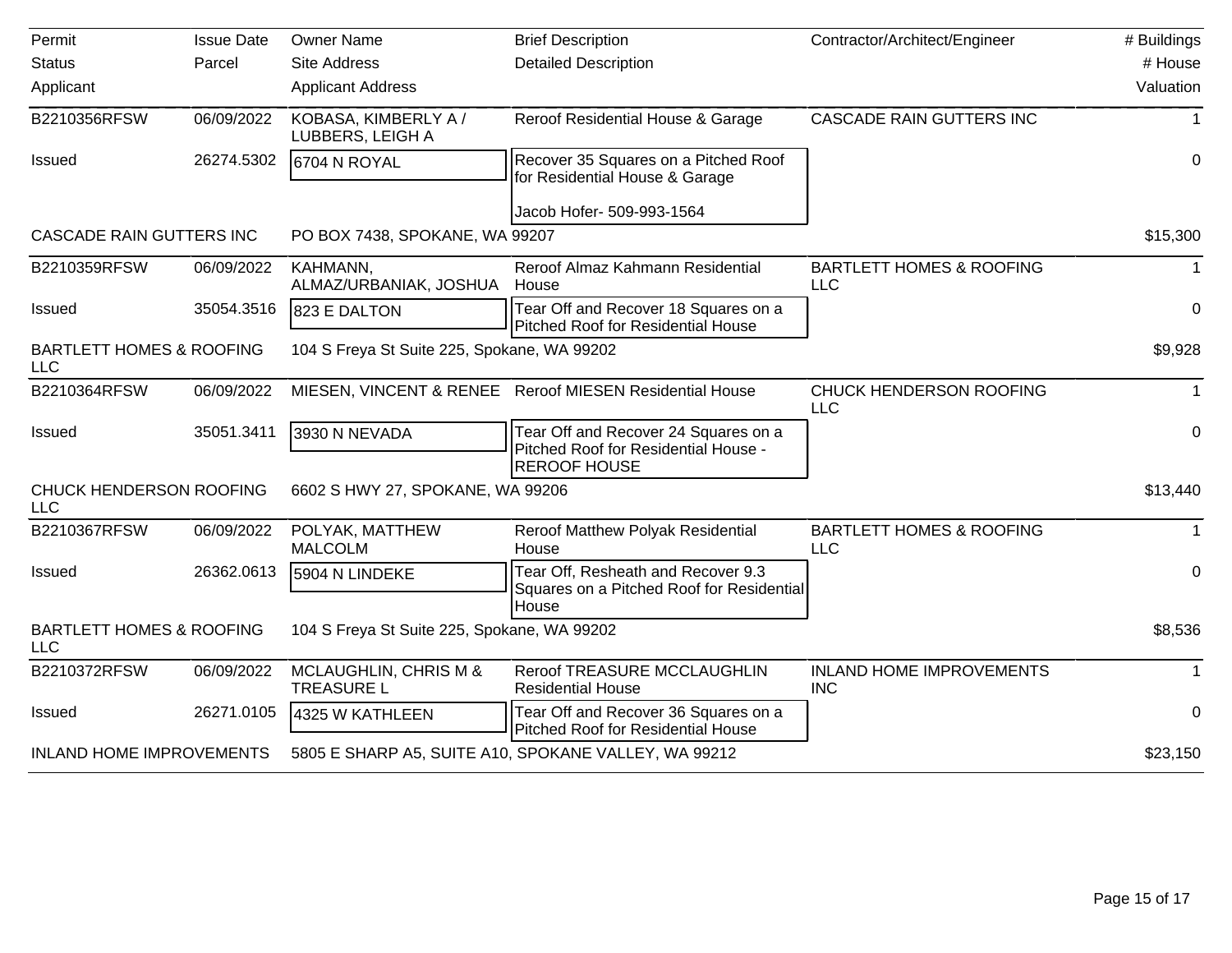| Permit                                            | <b>Issue Date</b> | <b>Owner Name</b>                                 | <b>Brief Description</b>                                                                                                                                            | Contractor/Architect/Engineer                     | # Buildings      |
|---------------------------------------------------|-------------------|---------------------------------------------------|---------------------------------------------------------------------------------------------------------------------------------------------------------------------|---------------------------------------------------|------------------|
| <b>Status</b>                                     | Parcel            | <b>Site Address</b>                               | <b>Detailed Description</b>                                                                                                                                         |                                                   | # House          |
| Applicant                                         |                   | <b>Applicant Address</b>                          |                                                                                                                                                                     |                                                   | Valuation        |
| B2210374RFSW                                      | 06/09/2022        | ALLEN, KW & ML                                    | Reroof K ALLEN Residential House                                                                                                                                    | <b>INLAND HOME IMPROVEMENTS</b><br><b>INC</b>     | 1                |
| <b>Issued</b>                                     | 25111.1306        | 2927 W FAIRVIEW                                   | Tear Off, Resheath and Recover 10<br>Squares on a Pitched Roof for Residential<br>House                                                                             |                                                   | 0                |
| <b>INLAND HOME IMPROVEMENTS</b>                   |                   |                                                   | 5805 E SHARP A5, SUITE A10, SPOKANE VALLEY, WA 99212                                                                                                                |                                                   | \$8,500          |
| B2210380RFSW                                      | 06/09/2022        | <b>GAFFANEY ENTERPRISES</b><br><b>LLC</b>         | Reroof Residential House**To<br>COMPLETE B1917094RFSW**                                                                                                             |                                                   | $\mathbf{1}$     |
| <b>Issued</b>                                     | 25132.0710        | 2323 W MALLON                                     | Tear Off, Resheath and Recover 20<br>Squares on a Pitched Roof for Residential<br>House - *** Tear off is complete on one<br>side but only partial on the other *** |                                                   | 0                |
| <b>GAFFANEY ENTERPRISES LLC</b>                   |                   | 40606 N BRUCE RD, ELK, WA 99009-9720              |                                                                                                                                                                     |                                                   | \$10,000         |
| B2210381FENC                                      | 06/09/2022        | <b>GAFFANEY ENTERPRISES</b><br><b>LLC</b>         | New Residential Fence**To finish<br>B2003608FENC**                                                                                                                  |                                                   | 1                |
| Final                                             | 25132.0710        | 2323 W MALLON                                     | 100' of new 6' tall fencing with 2 gates.<br>Added 8' in front OTC approved by Donna<br>06/09                                                                       |                                                   | $\boldsymbol{0}$ |
| <b>GAFFANEY ENTERPRISES LLC</b>                   |                   | 40606 N BRUCE RD, ELK, WA 99009-9720              |                                                                                                                                                                     |                                                   | \$1,000          |
| B2210384RFSW                                      | 06/09/2022        | MCWILLIAMS, CORI L /<br><b>MCWILLIAMS, ROBERT</b> | Reroof Cori McWilliams Residential<br>House                                                                                                                         | <b>BARTLETT HOMES &amp; ROOFING</b><br>LLC        | 1                |
| Issued                                            | 35161.2307        | 2117 E DESMET                                     | Tear Off and Recover 21 Squares on a<br>Pitched Roof for Residential House                                                                                          |                                                   | $\Omega$         |
| <b>BARTLETT HOMES &amp; ROOFING</b><br><b>LLC</b> |                   | 104 S Freya St Suite 225, Spokane, WA 99202       |                                                                                                                                                                     |                                                   | \$10,784         |
| B2210388RFSW                                      | 06/09/2022        | NGO, DUNG XUAN                                    | Reroof Hung Bui Residential House                                                                                                                                   | <b>BARTLETT HOMES &amp; ROOFING</b><br><b>LLC</b> | $\mathbf 1$      |
| <b>Issued</b>                                     | 36342.1218        | 2939 E COLUMBIA                                   | Tear Off and Recover 24.3 Squares on a<br><b>Pitched Roof for Residential House</b>                                                                                 |                                                   | 0                |
| <b>BARTLETT HOMES &amp; ROOFING</b><br><b>LLC</b> |                   | 104 S Freya St Suite 225, Spokane, WA 99202       |                                                                                                                                                                     |                                                   | \$12,057         |